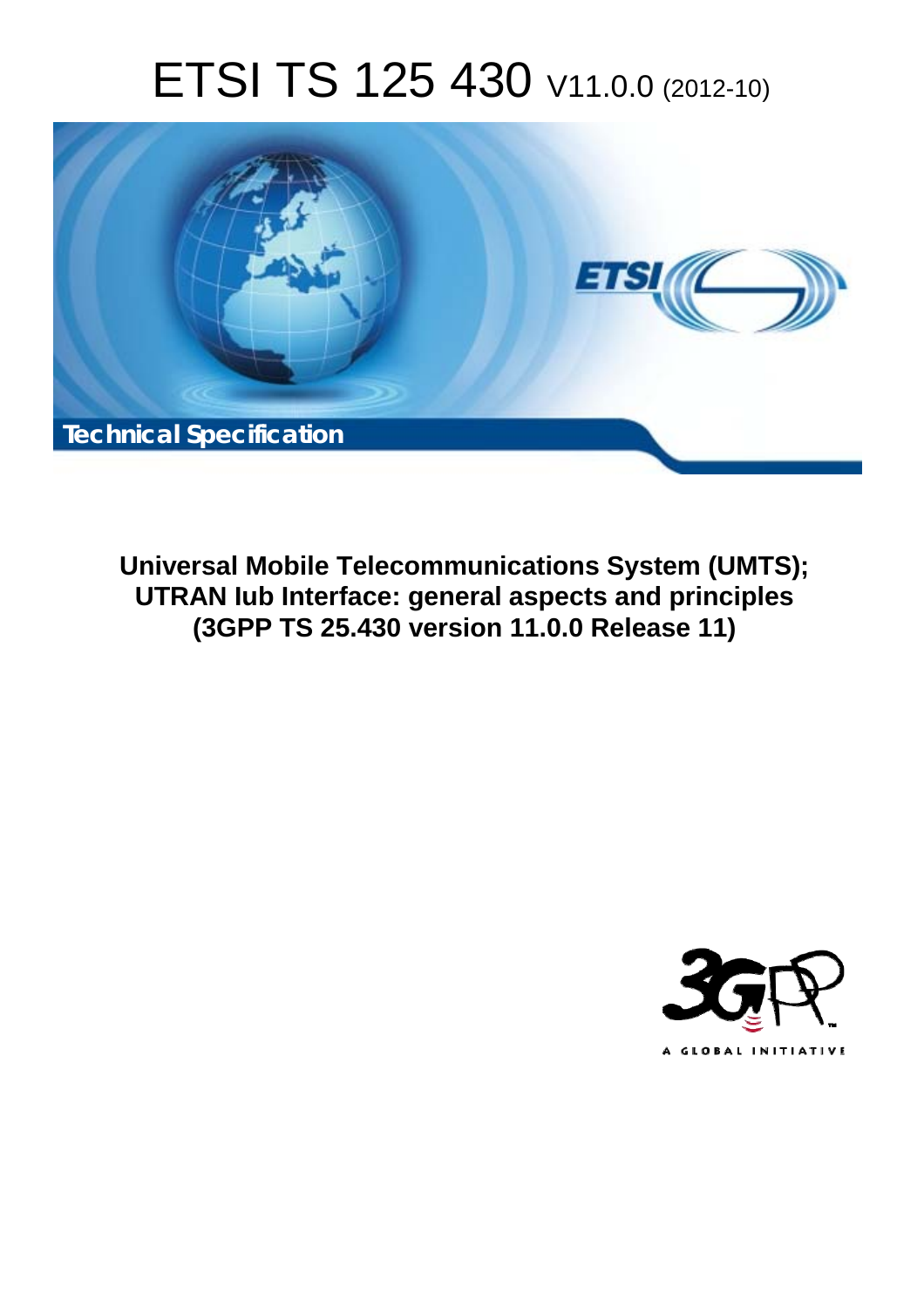Reference RTS/TSGR-0325430vb00

> Keywords UMTS

#### *ETSI*

#### 650 Route des Lucioles F-06921 Sophia Antipolis Cedex - FRANCE

Tel.: +33 4 92 94 42 00 Fax: +33 4 93 65 47 16

Siret N° 348 623 562 00017 - NAF 742 C Association à but non lucratif enregistrée à la Sous-Préfecture de Grasse (06) N° 7803/88

#### *Important notice*

Individual copies of the present document can be downloaded from: [http://www.etsi.org](http://www.etsi.org/)

The present document may be made available in more than one electronic version or in print. In any case of existing or perceived difference in contents between such versions, the reference version is the Portable Document Format (PDF). In case of dispute, the reference shall be the printing on ETSI printers of the PDF version kept on a specific network drive within ETSI Secretariat.

Users of the present document should be aware that the document may be subject to revision or change of status. Information on the current status of this and other ETSI documents is available at <http://portal.etsi.org/tb/status/status.asp>

If you find errors in the present document, please send your comment to one of the following services: [http://portal.etsi.org/chaircor/ETSI\\_support.asp](http://portal.etsi.org/chaircor/ETSI_support.asp)

#### *Copyright Notification*

No part may be reproduced except as authorized by written permission. The copyright and the foregoing restriction extend to reproduction in all media.

> © European Telecommunications Standards Institute 2012. All rights reserved.

DECT<sup>™</sup>, PLUGTESTS<sup>™</sup>, UMTS<sup>™</sup> and the ETSI logo are Trade Marks of ETSI registered for the benefit of its Members. **3GPP**TM and **LTE**™ are Trade Marks of ETSI registered for the benefit of its Members and of the 3GPP Organizational Partners.

**GSM**® and the GSM logo are Trade Marks registered and owned by the GSM Association.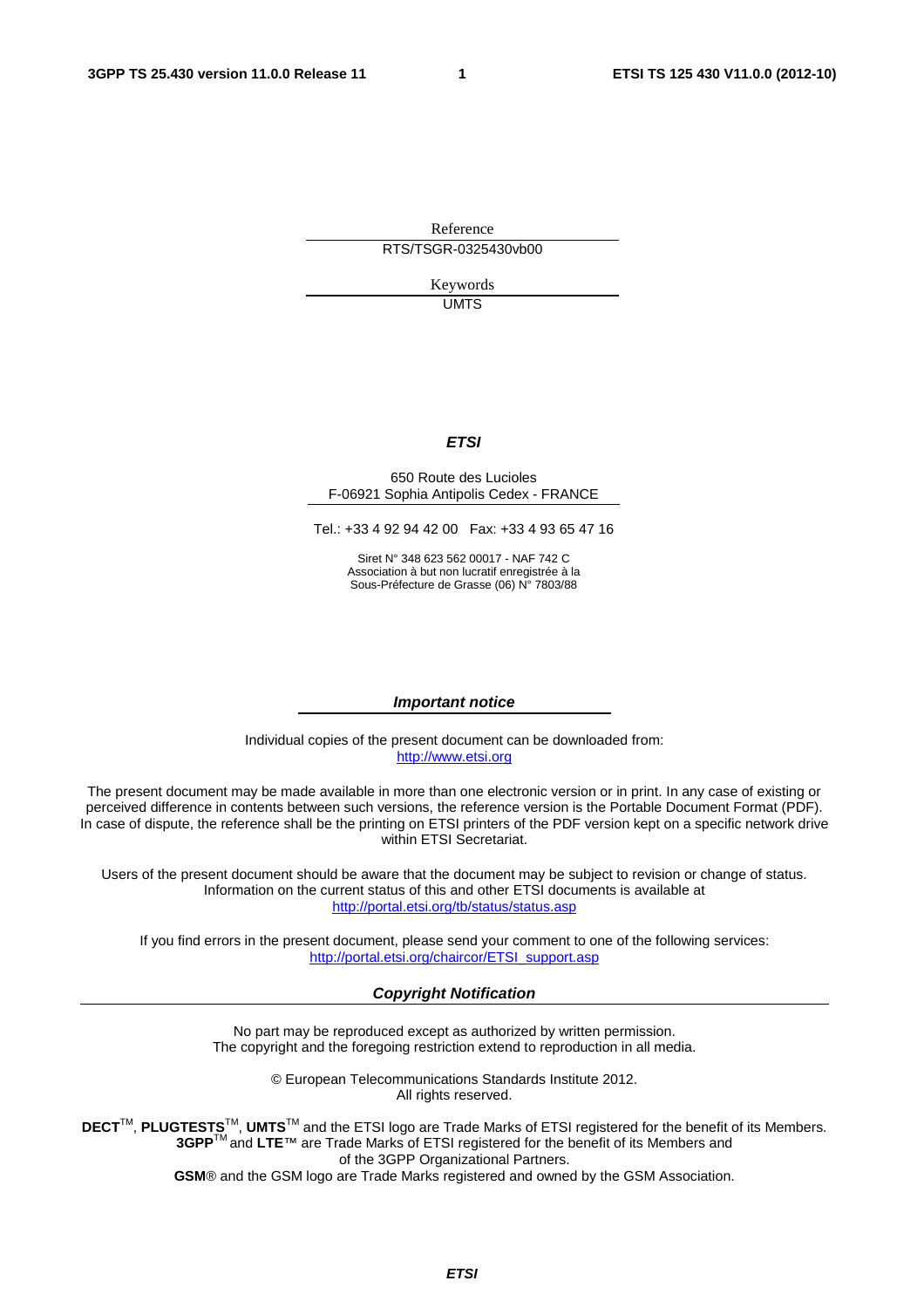# Intellectual Property Rights

IPRs essential or potentially essential to the present document may have been declared to ETSI. The information pertaining to these essential IPRs, if any, is publicly available for **ETSI members and non-members**, and can be found in ETSI SR 000 314: *"Intellectual Property Rights (IPRs); Essential, or potentially Essential, IPRs notified to ETSI in respect of ETSI standards"*, which is available from the ETSI Secretariat. Latest updates are available on the ETSI Web server [\(http://ipr.etsi.org](http://webapp.etsi.org/IPR/home.asp)).

Pursuant to the ETSI IPR Policy, no investigation, including IPR searches, has been carried out by ETSI. No guarantee can be given as to the existence of other IPRs not referenced in ETSI SR 000 314 (or the updates on the ETSI Web server) which are, or may be, or may become, essential to the present document.

# Foreword

This Technical Specification (TS) has been produced by ETSI 3rd Generation Partnership Project (3GPP).

The present document may refer to technical specifications or reports using their 3GPP identities, UMTS identities or GSM identities. These should be interpreted as being references to the corresponding ETSI deliverables.

The cross reference between GSM, UMTS, 3GPP and ETSI identities can be found under <http://webapp.etsi.org/key/queryform.asp>.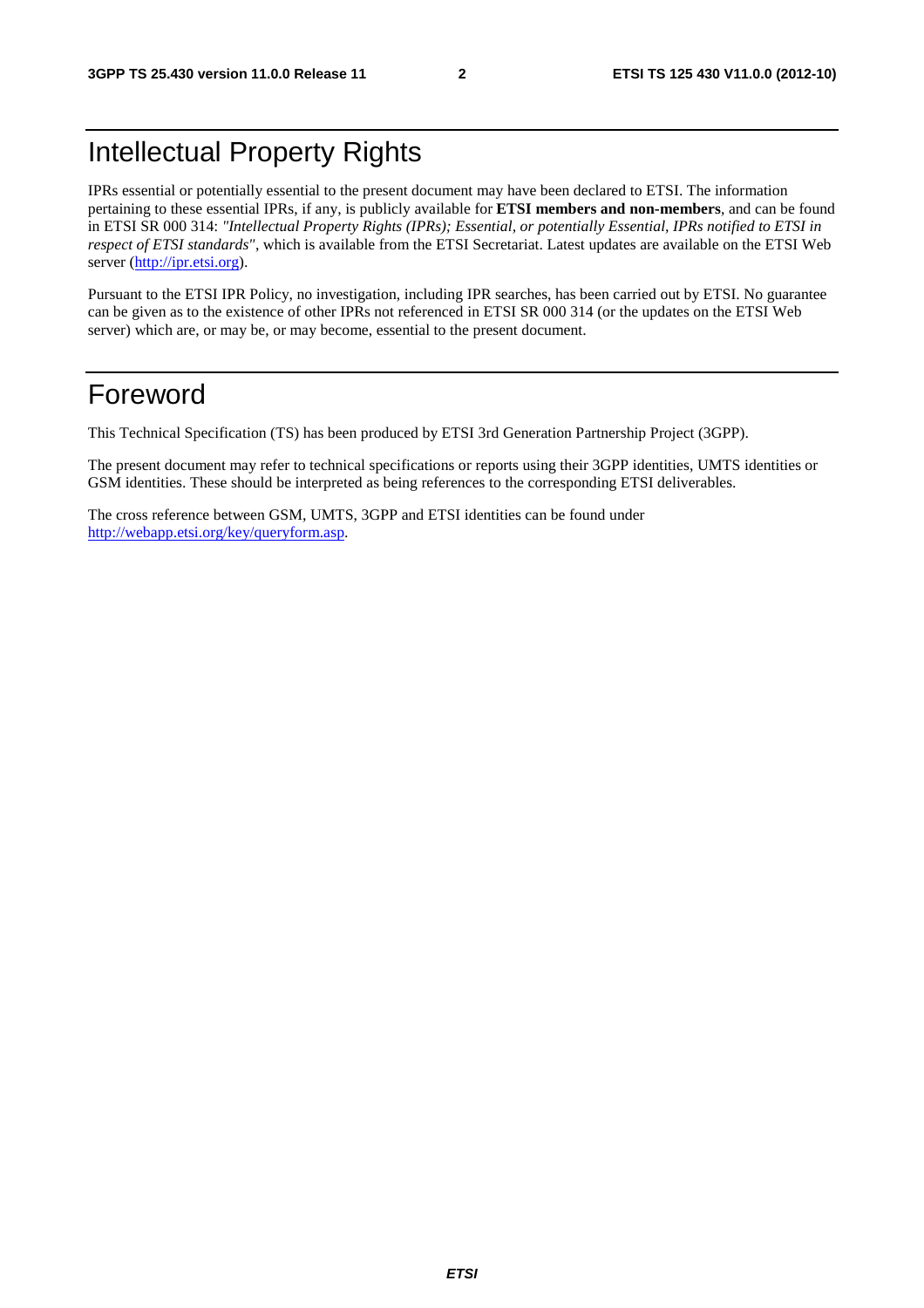$\mathbf{3}$ 

# Contents

| 1                  |  |  |  |
|--------------------|--|--|--|
| 2                  |  |  |  |
| 3                  |  |  |  |
| 3.1                |  |  |  |
| 3.2                |  |  |  |
| 3.3                |  |  |  |
| 4                  |  |  |  |
| 4.1<br>4.2         |  |  |  |
| 4.3                |  |  |  |
| 4.4                |  |  |  |
| 4.4.1              |  |  |  |
| 4.4.2              |  |  |  |
| 4.4.3              |  |  |  |
| 4.4.4              |  |  |  |
| 4.4.5              |  |  |  |
| 4.4.6              |  |  |  |
| 4.4.7              |  |  |  |
| 4.4.8              |  |  |  |
| 4.4.9              |  |  |  |
| 4.4.10<br>4.4.11   |  |  |  |
| 4.5                |  |  |  |
| 4.5.1              |  |  |  |
| 4.6                |  |  |  |
| 5                  |  |  |  |
| 5.1                |  |  |  |
| 5.2                |  |  |  |
| 5.2.1              |  |  |  |
| 5.2.2              |  |  |  |
| 5.2.2.1            |  |  |  |
| 5.2.3              |  |  |  |
| 5.2.4              |  |  |  |
| 5.2.5              |  |  |  |
| 5.2.6              |  |  |  |
| 5.2.6.1            |  |  |  |
| 5.2.6.2            |  |  |  |
| 5.2.6.3<br>5.2.6.4 |  |  |  |
| 5.2.6.5            |  |  |  |
| 5.2.6.6            |  |  |  |
| 5.2.6.7            |  |  |  |
| 5.2.7              |  |  |  |
| 5.2.7A             |  |  |  |
| 5.2.8              |  |  |  |
| 6                  |  |  |  |
| 6.1                |  |  |  |
| 6.2                |  |  |  |
| 6.2.1              |  |  |  |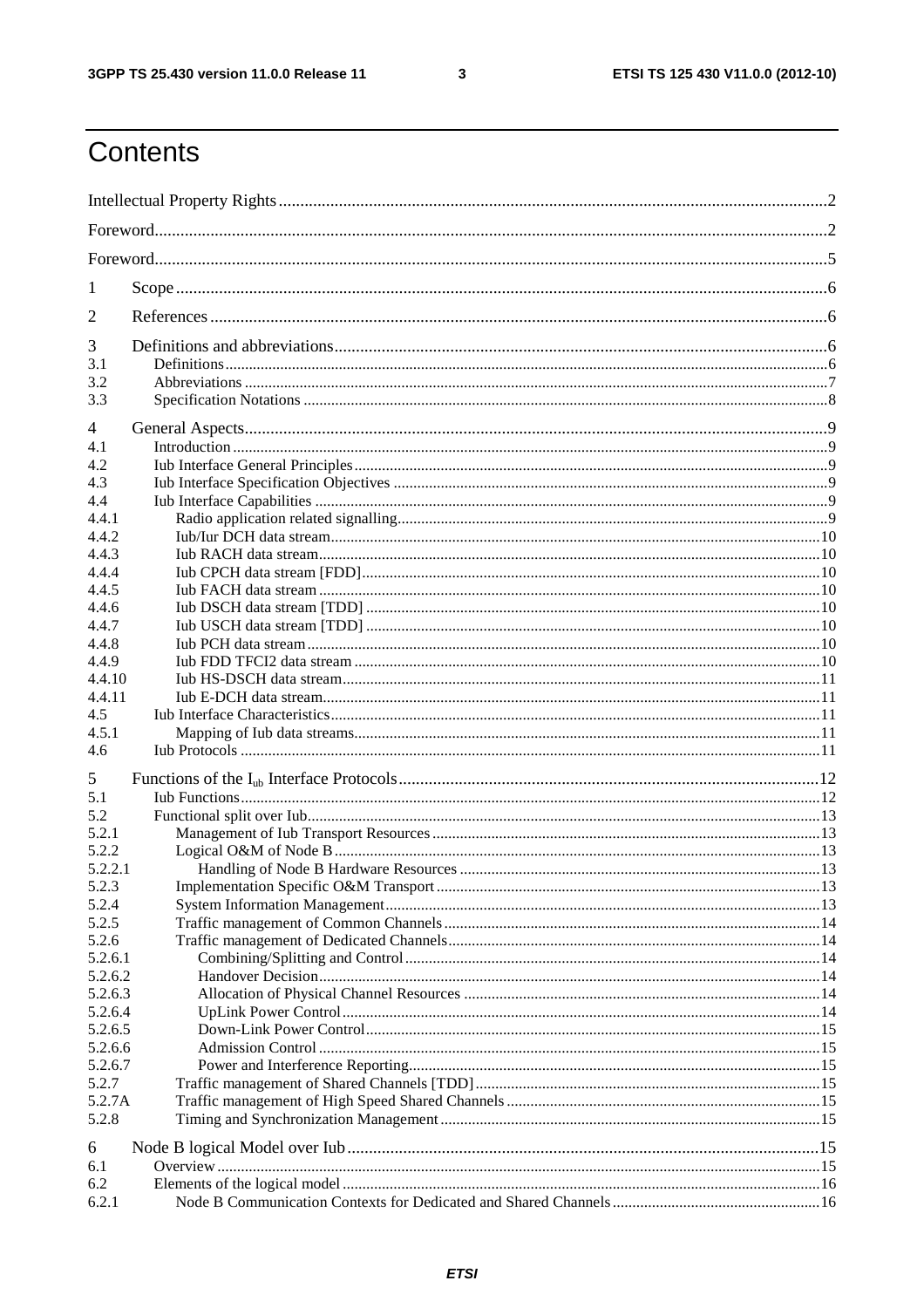$\overline{\mathbf{4}}$ 

| 6.2.2    |                                                                                              |  |
|----------|----------------------------------------------------------------------------------------------|--|
| 6.2.3    |                                                                                              |  |
| 6.2.3.1  |                                                                                              |  |
| 6.2.3.2  |                                                                                              |  |
| 6.2.3.3  |                                                                                              |  |
| 6.2.3.4  |                                                                                              |  |
| 6.2.3.5  |                                                                                              |  |
| 6.2.3.6  |                                                                                              |  |
| 6.2.3.7  |                                                                                              |  |
| 6.2.3.8  |                                                                                              |  |
| 6.2.3.8A |                                                                                              |  |
| 6.2.3.9  |                                                                                              |  |
| 6.2.3.10 |                                                                                              |  |
| 6.2.3.11 |                                                                                              |  |
| 6.2.3.12 |                                                                                              |  |
| 6.2.4    |                                                                                              |  |
| 6.2.4.1  |                                                                                              |  |
| 6.2.4.2  |                                                                                              |  |
| 6.2.4.3  |                                                                                              |  |
| 6.2.4.4  |                                                                                              |  |
| 7        |                                                                                              |  |
| 8        |                                                                                              |  |
| 8.1      |                                                                                              |  |
| 8.2      |                                                                                              |  |
| 8.3      |                                                                                              |  |
| 8.4      | UTRAN Iub Interface: Data Transport & Transport Signalling for Common Transport Channel Data |  |
|          |                                                                                              |  |
| 8.5      | UTRAN Iub Interface: User Plane Protocols for Common Transport Channel Data Streams (TSG RAN |  |
|          |                                                                                              |  |
| 8.6      | UTRAN Iur/Iub Interface: Data Transport & Transport Signalling for DCH Data Streams (TSG RAN |  |
| 8.7      | UTRAN Iur/Iub Interface: User Plane Protocol for DCH Data Streams (TSG RAN 25.427) 24        |  |
| 8.8      |                                                                                              |  |
|          |                                                                                              |  |
|          | <b>Annex A (informative):</b>                                                                |  |
|          |                                                                                              |  |
|          |                                                                                              |  |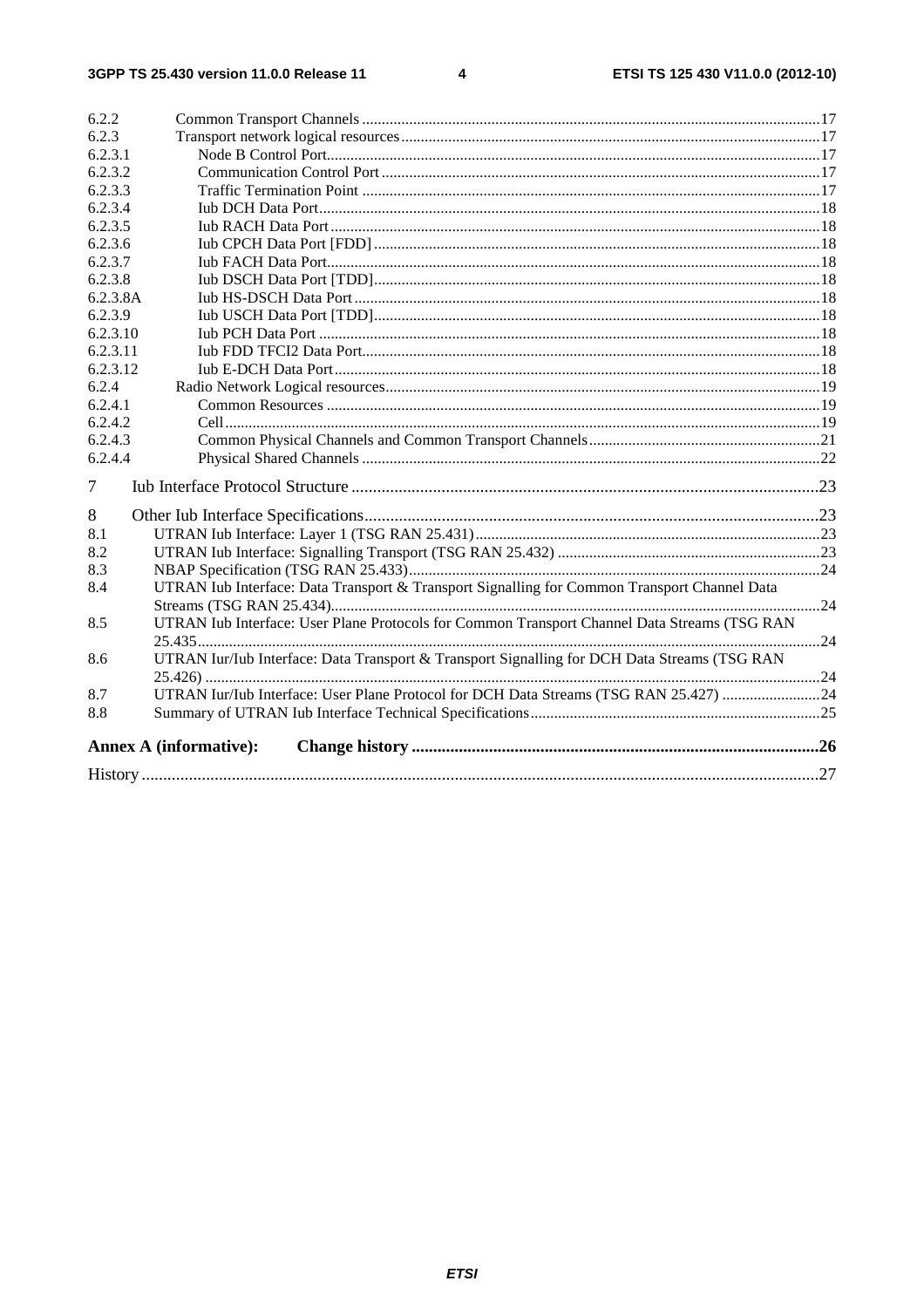# Foreword

This Technical Specification (TS) has been produced by the 3<sup>rd</sup> Generation Partnership Project (3GPP).

The contents of the present document are subject to continuing work within the TSG and may change following formal TSG approval. Should the TSG modify the contents of the present document, it will be re-released by the TSG with an identifying change of release date and an increase in version number as follows:

Version x.y.z

where:

- x the first digit:
	- 1 presented to TSG for information;
	- 2 presented to TSG for approval;
	- 3 or greater indicates TSG approved document under change control.
- y the second digit is incremented for all changes of substance, i.e. technical enhancements, corrections, updates, etc.
- z the third digit is incremented when editorial only changes have been incorporated in the document.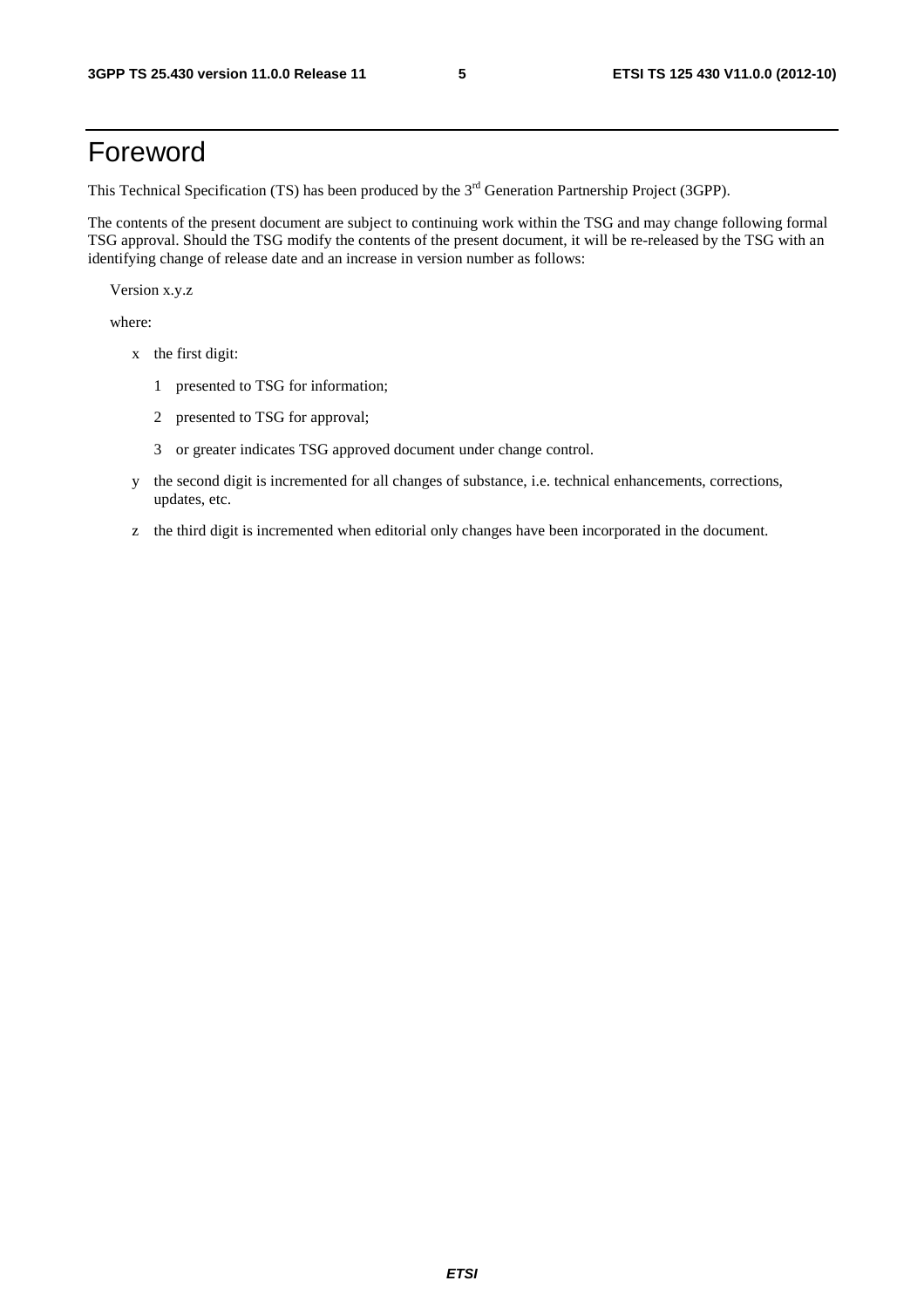# 1 Scope

The present document is an introduction to the TSG RAN TS 25.43x series of UMTS Technical Specifications that define the Iub Interface. The Iub interface is a logical interface for the interconnection of Node B and Radio Network Controller (RNC) components of the UMTS Terrestrial Radio Access Network (UTRAN) for the UMTS system.

# 2 References

The following documents contain provisions which, through reference in this text, constitute provisions of the present document.

- References are either specific (identified by date of publication, edition number, version number, etc.) or non-specific.
- For a specific reference, subsequent revisions do not apply.
- For a non-specific reference, the latest version applies. In the case of a reference to a 3GPP document (including a GSM document), a non-specific reference implicitly refers to the latest version of that document *in the same Release as the present document*.
- [1] 3GPP TS 25.401: "UTRAN overall description".
- [2] 3GPP TS 25.442: "UTRAN implementation-specific O&M transport".
- [3] 3GPP TS 25.432: "UTRAN Iub interface: signalling transport".
- [4] 3GPP TS 25.302: "Services provided by the physical layer".
- [5] 3GPP TS 25.431: "UTRAN Iub interface layer 1".
- [6] Void
- [7] 3GPP TS 25.433: "UTRAN Iub interface Node B Application Part (NBAP) signalling".
- [8] 3GPP TS 25.434: "UTRAN Iub Interface Data Transport and Transport Signalling for Common Transport Channel Data Streams".
- [9] 3GPP TS 25.435: "UTRAN Iub Interface user plane protocols for Common Transport Channel data streams".
- [10] 3GPP TS 25.426: "UTRAN Iur and Iub Interface data transport & transport signalling for DCH data streams".
- [11] 3GPP TS 25.427: "UTRAN Iur/Iub Interface user plane protocol for DCH data streams".
- [12] 3GPP TS 25.402: "Synchronization in UTRAN Stage 2".
- [13] ITU-T Recommendation Q.2630.2 (1999-12): "AAL type 2 Signalling Protocol (Capability Set 2)".
- [14] 3GPP TS 25.319: "Enhanced Uplink; Overall description; Stage 2".

# 3 Definitions and abbreviations

# 3.1 Definitions

For the purposes of the present document, the following terms and definitions apply: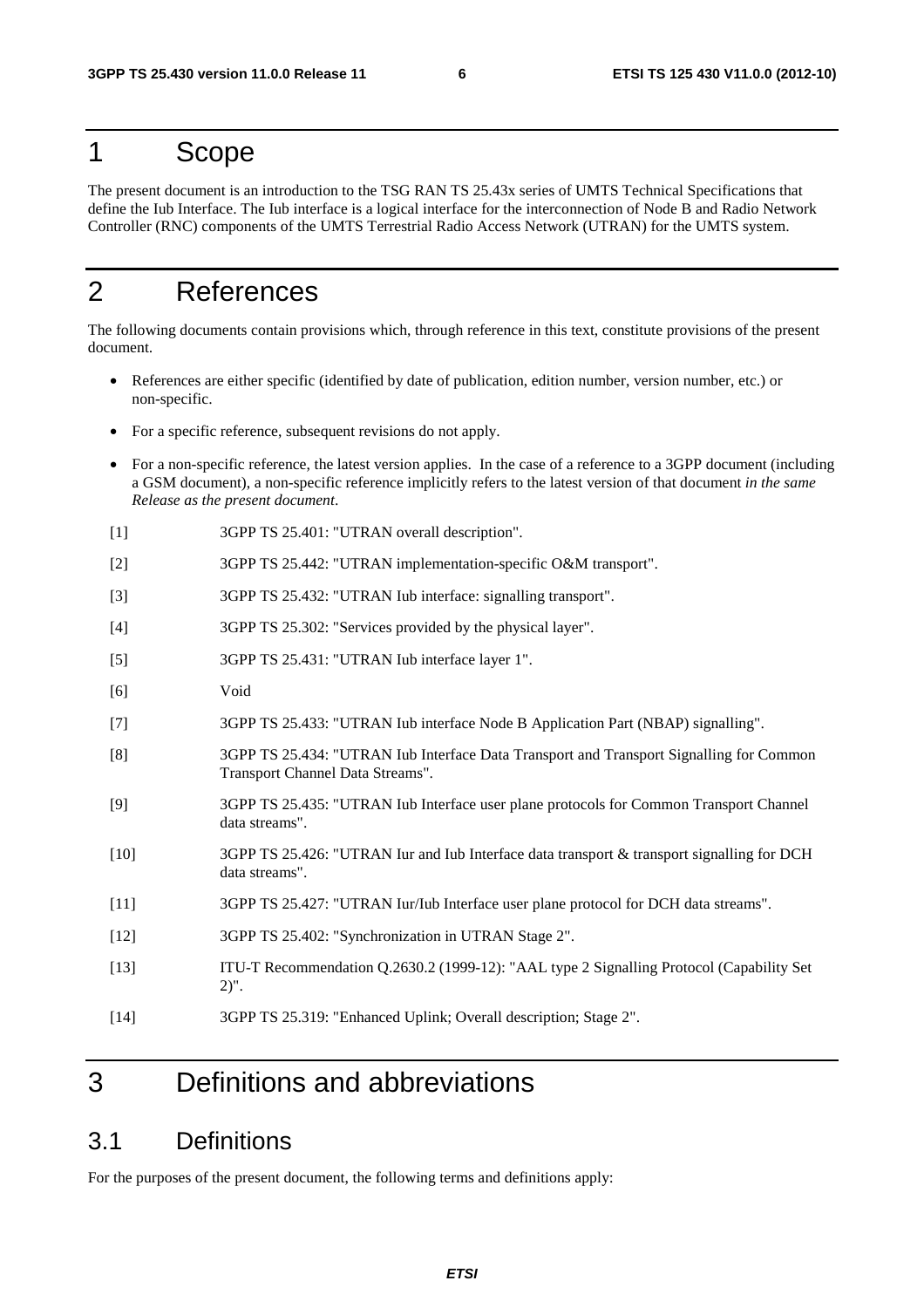**Propagation delay (PD):** it is the round trip propagation delay of the radio signal from the Node B to the UE and back to the BS in one chip resolution.

**Timing Advance (TA):** it is the amount of time, expressed in number of chips, by which the transmission of an uplink burst is anticipated by the UE in order to be received by the cell inside the corresponding time slot.

# 3.2 Abbreviations

For the purposes of the present document, the following abbreviations apply:

| AAL2            | ATM Adaptation Layer type 2                                      |
|-----------------|------------------------------------------------------------------|
| AAL5            | ATM Adaptation Layer type 5                                      |
| <b>AICH</b>     | <b>Acquisition Indication Channel</b>                            |
| <b>ALCAP</b>    | <b>Access Link Control Application Part</b>                      |
| ATM             | <b>Asynchronous Transfer Mode</b>                                |
| <b>BCH</b>      | <b>Broadcast Channel</b>                                         |
| <b>BCCH</b>     | <b>Broadcast Control Channel</b>                                 |
| <b>CCH</b>      | Control Channel                                                  |
| <b>CPCId</b>    | Common Physical Channel Identifier                               |
| <b>CPICH</b>    | <b>Common Pilot Channel</b>                                      |
| <b>CTCId</b>    | Common Transport Channel Identifier                              |
| <b>CRNC</b>     | <b>Controlling Radio Network Controller</b>                      |
| <b>DCH</b>      | <b>Dedicated Transport Channel</b>                               |
| <b>DPCCH</b>    | Dedicated Physical Control Channel                               |
| <b>DPCH</b>     | <b>Dedicated Physical Channel</b>                                |
| <b>DSCH</b>     | Down-link Shared Channel                                         |
| E-DCH           | <b>Enhanced Dedicated Channel</b>                                |
| <b>FACH</b>     | <b>Forward Access Channel</b>                                    |
|                 |                                                                  |
| <b>FAUSCH</b>   | Fast Up-link Signalling Channel                                  |
| FDD             | <b>Frequency Division Duplex</b>                                 |
| F-DPCH          | <b>Fractional DPCH</b>                                           |
| <b>HARQ</b>     | <b>Hybrid Automatic Repeat Request</b>                           |
| HS-DSCH         | High Speed Downlink Shared Channel                               |
| <b>IP</b>       | <b>Internet Protocol</b>                                         |
| <b>MICH</b>     | <b>MBMS</b> notification Indicator Channel                       |
| <b>NBAP</b>     | Node B Application Part                                          |
| 0&M             | <b>Operation and Maintenance</b>                                 |
| PICH            | Page Indication Channel                                          |
| <b>PCCH</b>     | Paging Control Channel                                           |
| <b>PCCPCH</b>   | Primary Common Control Physical Channel                          |
| <b>PCPICH</b>   | Primary Common Pilot Channel                                     |
| <b>PCH</b>      | Paging Channel                                                   |
| <b>PDSCH</b>    | Physical Downlink Shared Channel                                 |
| <b>PLCCH</b>    | Physical Layer Common Control Channel                            |
| <b>PRACH</b>    | Physical Random Access Channel                                   |
| <b>PUSCH</b>    | Physical Uplink Shared Channel                                   |
| <b>RACH</b>     | Random Access Channel                                            |
| RNC             | Radio Network Controller                                         |
| <b>RNS</b>      | Radio Network Subsystem                                          |
| <b>SCH</b>      | <b>Synchronization Channel</b>                                   |
| <b>SCCPCH</b>   | Secondary Common Control Physical Channel                        |
| <b>SCPICH</b>   | Secondary Common Pilot Channel                                   |
| <b>SCTP</b>     | <b>Stream Control Transmission Protocol</b>                      |
| <b>SRNC</b>     | Serving Radio Network Controller                                 |
| <b>SSCF-UNI</b> | Service Specific Co-ordination Function - User Network Interface |
| <b>SSCOP</b>    | Service Specific Connection Oriented Protocol                    |
| TDD             | <b>Time Division Duplex</b>                                      |
| UE              | User Equipment                                                   |
| UC-ID           | UTRAN Cell Identifier                                            |
| <b>UDP</b>      | <b>User Datagram Protocol</b>                                    |
| <b>UMTS</b>     | Universal Mobile Telecommunication System                        |
|                 |                                                                  |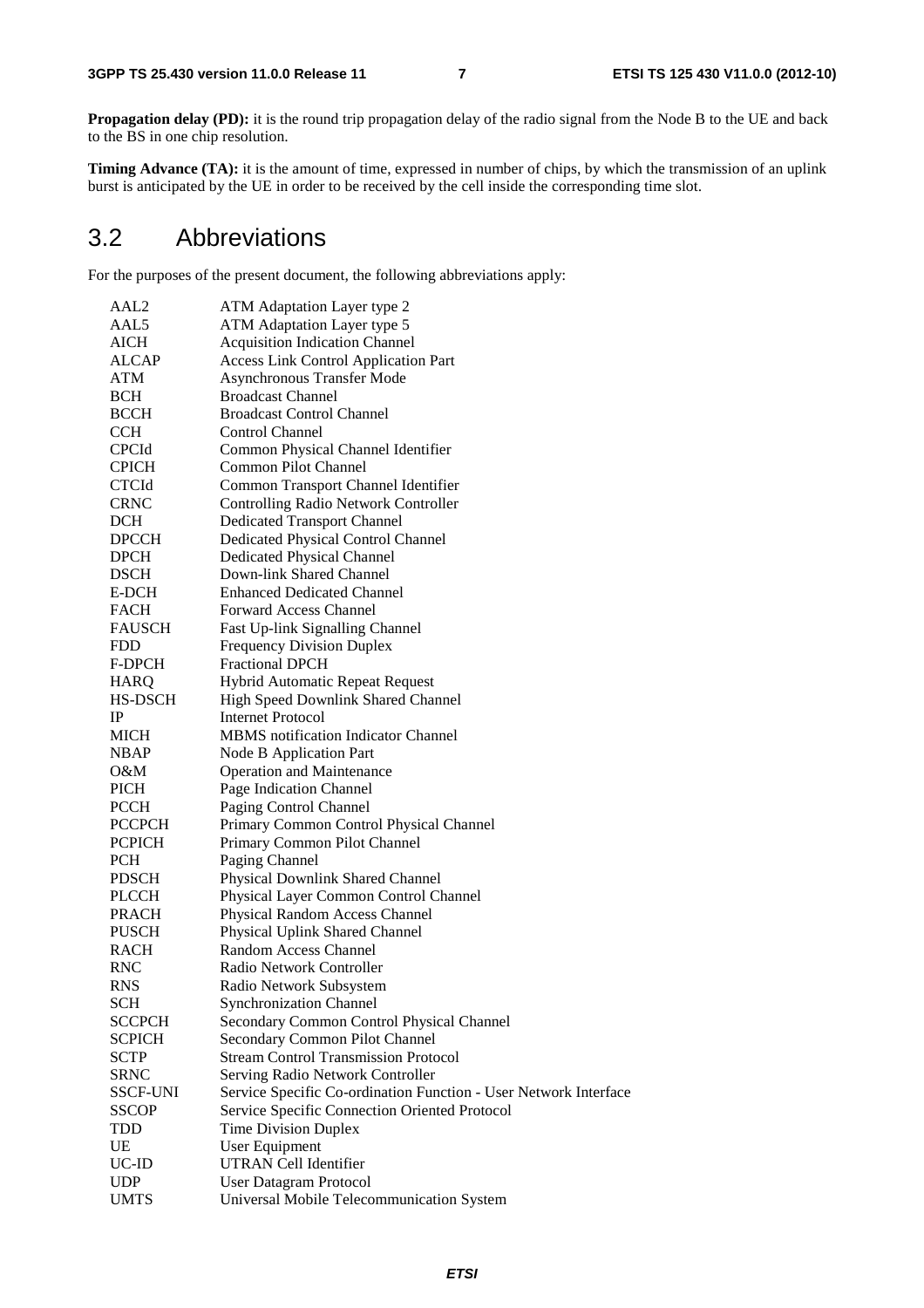| <b>USCH</b>  | Up-link Shared Channel                       |
|--------------|----------------------------------------------|
| <b>UTRAN</b> | <b>UMTS Terrestrial Radio Access Network</b> |

# 3.3 Specification Notations

For the purposes of the present document, the following notations apply:

- [FDD] This tagging of a word indicates that the word preceding the tag "[FDD]" applies only to FDD. This tagging of a heading indicates that the heading preceding the tag "[FDD]" and the section following the heading applies only to FDD.
- [TDD] This tagging of a word indicates that the word preceding the tag "[TDD]" applies only to TDD, including 7.68 Mcps TDD, 3.84Mcps TDD and 1.28Mcps TDD. This tagging of a heading indicates that the heading preceding the tag "[TDD]" and the section following the heading applies only to TDD, including 7.68 Mcps TDD, 3.84Mcps TDD and 1.28Mcps TDD.
- [7.68Mcps TDD] This tagging of a word indicates that the word preceding the tag "[7.68Mcps TDD]" applies only to 7.68Mcps TDD. This tagging of a heading indicates that the heading preceding the tag "[7.68Mcps TDD]" and the section following the heading applies only to 7.68Mcps TDD.
- [3.84Mcps TDD] This tagging of a word indicates that the word preceding the tag '[3.84Mcps TDD]' applies only to 3.84Mcps TDD. This tagging of a heading indicates that the heading preceding the tag '[3.84Mcps TDD]' and the section following the heading applies only to 3.84Mcps TDD.
- [1.28Mcps TDD] This tagging of a word indicates that the word preceding the tag "[1.28Mcps TDD]" applies only to 1.28Mcps TDD. This tagging of a heading indicates that the heading preceding the tag "[1.28Mcps TDD]" and the section following the heading applies only to 1.28Mcps TDD.
- [FDD …] This tagging indicates that the enclosed text following the "[FDD " applies only to FDD. Multiple sequential paragraphs applying only to FDD are enclosed separately to enable insertion of TDD specific (or common) paragraphs between the FDD specific paragraphs.
- [TDD …] This tagging indicates that the enclosed text following the "[TDD " applies only to TDD, including 7.68 Mcps TDD, 3.84Mcps TDD and 1.28Mcps TDD. Multiple sequential paragraphs applying only to TDD are enclosed separately to enable insertion of FDD specific (or common) paragraphs between the TDD specific paragraphs.
- [7.68Mcps TDD …] This tagging indicates that the enclosed text following the "[7.68Mcps TDD " applies only to 7.68Mcps TDD. Multiple sequential paragraphs applying only to 7.68Mcps TDD are enclosed separately to enable insertion of FDD and TDD specific (or common) paragraphs between the 7.68Mcps TDD specific paragraphs.
- [3.84Mcps TDD …] This tagging indicates that the enclosed text following the "[3.84Mcps TDD " applies only to 3.84Mcps TDD. Multiple sequential paragraphs applying only to 1.28Mcps TDD are enclosed separately to enable insertion of FDD and TDD specific (or common) paragraphs between the 3.84Mcps TDD specific paragraphs.
- [1.28Mcps TDD …] This tagging indicates that the enclosed text following the "[1.28Mcps TDD " applies only to 1.28Mcps TDD. Multiple sequential paragraphs applying only to 1.28Mcps TDD are enclosed separately to enable insertion of FDD and TDD specific (or common) paragraphs between the 1.28Mcps TDD specific paragraphs.
- Procedure When referring to a procedure in the specification the Procedure Name is written with the first letters in each word in upper case characters followed by the word "procedure", e.g. Radio Network Layer procedures.
- Message When referring to a message in the specification the MESSAGE NAME is written with all letters in upper case characters followed by the word "message", e.g. RADIO LINK SETUP REQUEST message.
- Frame When referring to a control or data frame in the specification the CONTROL/DATA FRAME NAME is written with all letters in upper case characters followed by the words "control/data frame", e.g. DCH transport frame.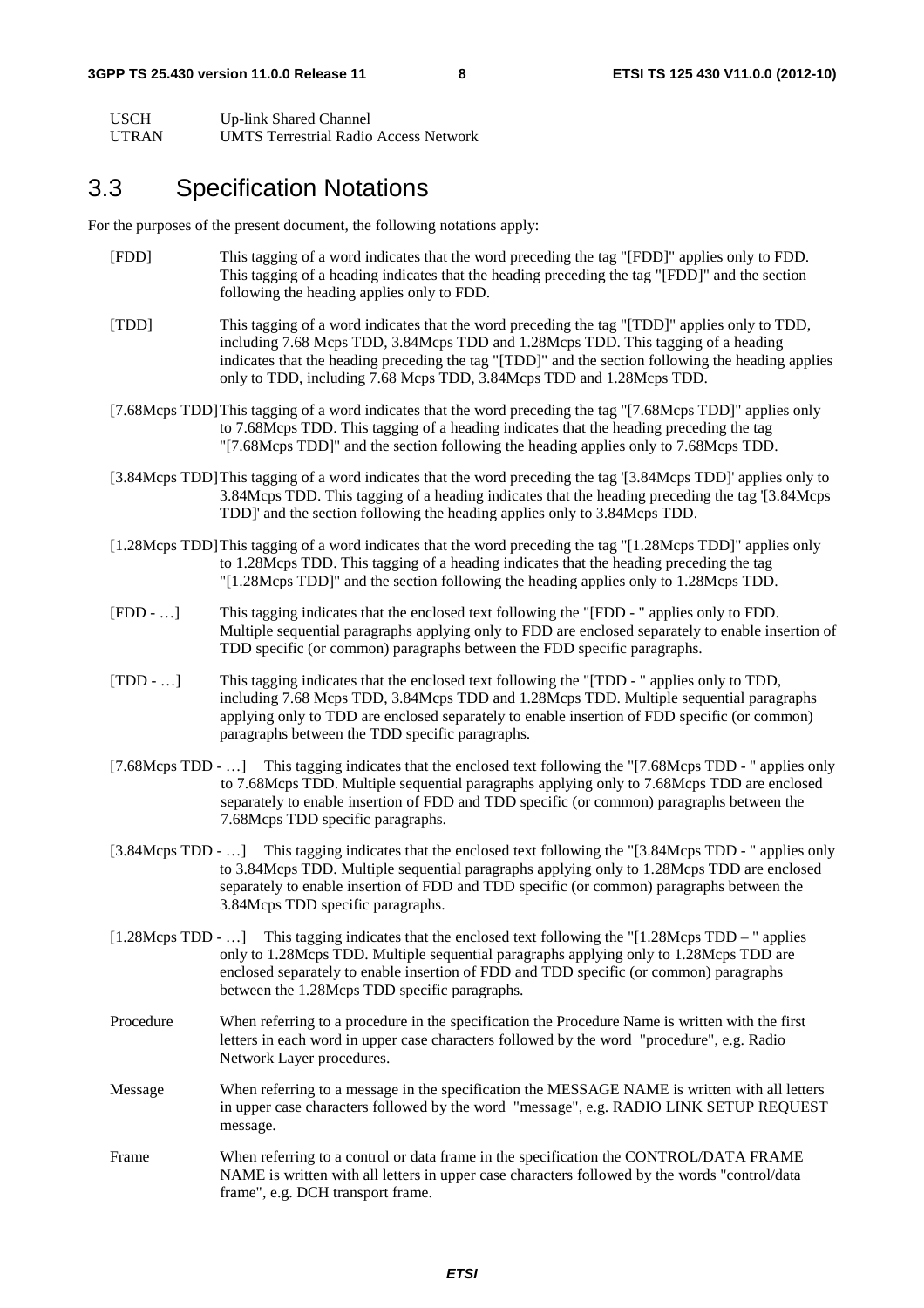# 4 General Aspects

### 4.1 Introduction

The logical interface between a RNC and a Node B is called the Iub interface.

# 4.2 Iub Interface General Principles

The general principles for the specification of the Iub interface are as follows:

- Transmission sharing between the GSM/GPRS Abis interface and the Iub interface shall not be precluded.
- The functional division between RNC and Node B shall have as few options as possible.
- Iub should be based on a logical model of Node B.
- Node B controls a number of cells and can be ordered to add/remove radio links in those cells.
- Neither the physical structure nor any internal protocols of the Node B shall be visible over Iub and are thus not limiting factors, e.g., when introducing future technology.
- Only the logical O&M (TS 25.401 [1]) of Node B is supported by the Iub.
- Complex functionality shall as far as possible be avoided over Iub. Advanced optimisation solutions may be added in later versions of the standard.
- The Iub functional split shall take into account the probability of frequent switching between different channel types.

# 4.3 Iub Interface Specification Objectives

The  $I_{ub}$  interface specifications shall facilitate the following:

- Inter-connection of RNCs and Node Bs from different manufacturers.
- Separation of I<sub>ub</sub> interface Radio Network functionality and Transport Network functionality to facilitate introduction of future technology.

The Iub parts to be standardised are:

- 1. User data transport.
- 2. Signalling for handling the user data.
- 3. Node B Logical O&M (TS 25.401 [1]).
- Note: It should be possible to transport the Implementation Specific O&M (TS 25.401 [1]) interface via the same transport bearer as the Iub interface and, hence, the lower layer transport mechanisms should be standardised to this effect. The application level content of the Implementation Specific O&M interface is out of scope of UTRAN standardization. Where the implementation specific O&M interface shares the same bearer as the Iub interface, the transport layers shall be as specified in TS 25.442 [2] and TS 25.432 [3] respectively.

# 4.4 Iub Interface Capabilities

#### 4.4.1 Radio application related signalling

The Iub interface allows the RNC and the Node B to negotiate about radio resources, for example to add and delete cells controlled by the Node B to support communication of the dedicated connection between UE and SRNC.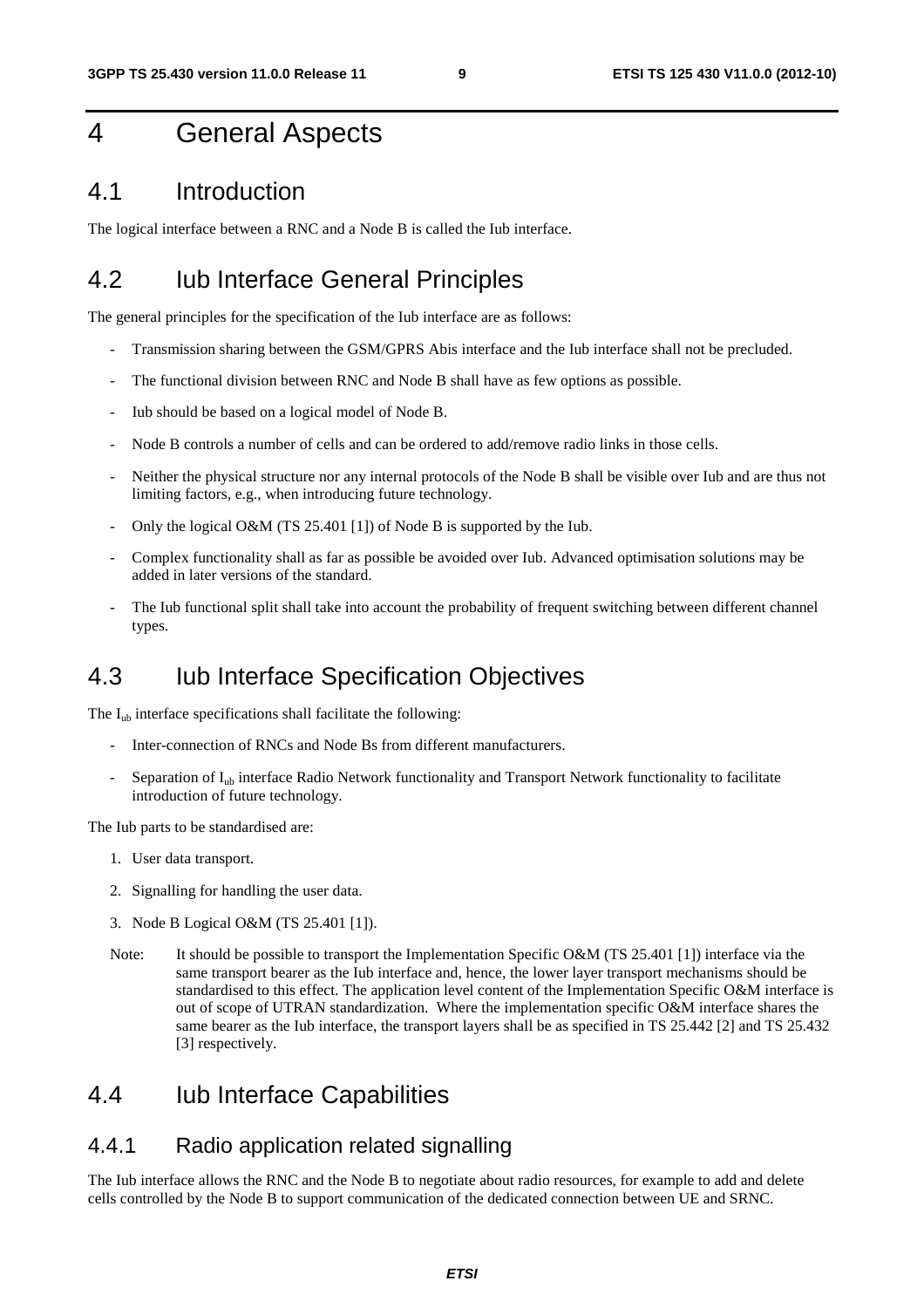#### **3GPP TS 25.430 version 11.0.0 Release 11 10 ETSI TS 125 430 V11.0.0 (2012-10)**

Information used to control the broadcast channel and information to be transported on the broadcast channel belongs to this category also. In addition, logical O&M (TS 25.401 [1]) between the Node B and RNC shall also be included in this category.

### 4.4.2 Iub/Iur DCH data stream

The Iub interface provides the means for transport of uplink and downlink DCH transport frames between RNC and Node B. An Iub/Iur DCH data stream corresponds to the data carried on one DCH transport channel.

In the UTRAN, one DCH data stream always corresponds to a bi-directional transport channel. Although the TFS is configured separately for each DCH direction and a DCH could be configured with e.g. only a zero-bit transport format in one direction, the DCH is always treated as a bi-directional transport channel in the UTRAN. As a result, two unidirectional Uu DCH transport channels with opposite directions can be mapped to either one or two DCH transport channels in the UTRAN.

### 4.4.3 Iub RACH data stream

The Iub interface provides the means for transport of uplink RACH transport frames between Node B and RNC. An Iub RACH data stream corresponds to the data carried on one RACH transport channel.

# 4.4.4 Iub CPCH data stream [FDD]

Void.

### 4.4.5 Iub FACH data stream

The Iub interface provides the means for transport of downlink FACH transport frames between RNC and Node B. An Iub FACH data stream corresponds to the data carried on one FACH transport channel.

# 4.4.6 Iub DSCH data stream [TDD]

The Iub interface provides the means for transport of downlink shared channel, DSCH, data frames between RNC and Node B. An Iub DSCH data stream corresponds to the data carried on one DSCH transport channel for one UE. A UE may have multiple DSCH data streams.

# 4.4.7 Iub USCH data stream [TDD]

The Iub interface provides the means for transport of uplink shared channel, USCH, data frames between Node B and RNC. An Iub USCH data stream corresponds to the data carried on one USCH transport channel for one UE. A UE may have multiple USCH data streams.

### 4.4.8 Iub PCH data stream

The Iub interface provides the means for transport of PCH transport frames between RNC and Node B. An Iub PCH data stream corresponds to the data carried on one PCH transport channel.

### 4.4.9 Iub FDD TFCI2 data stream

Void.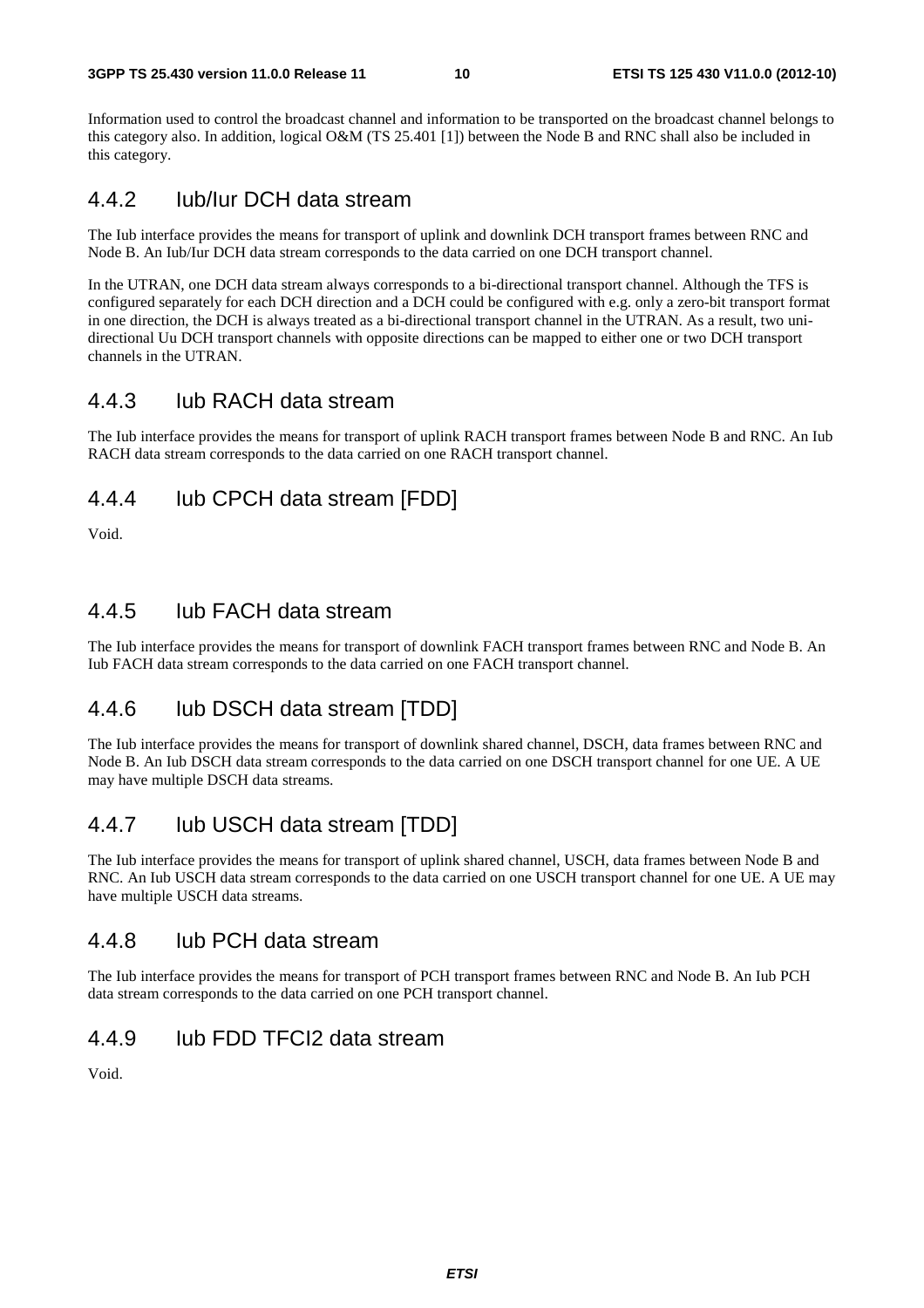### 4.4.10 Iub HS-DSCH data stream

The Iub interface provides the means for transport of high speed downlink shared channel, HS-DSCH, data frames between RNC and Node B. An Iub HS-DSCH data stream corresponds to the data carried on one MAC-d flow for one UE. A UE may have multiple HS-DSCH data streams.

# 4.4.11 Iub E-DCH data stream

The Iub interface provides the means for transport of uplink E-DCH transport frames between Node B and RNC. An Iub E-DCH data stream corresponds to the data carried on one MAC-d flow for one UE. A UE may have multiple E-DCH data streams.

In addition, the interface provides the following:

- A means for the Node B to indicate the number of HARQ retransmissions to the SRNC (TS 25.427 [11]);
- A means to indicate to the SRNC, for the purposes of re-ordering, the CFN and Subframe Number that have been added by the Node B (TS 25.427 [11]).

# 4.5 Iub Interface Characteristics

# 4.5.1 Mapping of Iub data streams

- **DCH** One Iub DCH data stream is carried on one transport bearer. For each DCH data stream a transport bearer must be established over Iub, except in the case of coordinated DCHs in which case a set of coordinated DCHs are multiplexed onto the same transport bearer.
- **RACH** One Iub RACH data stream is carried on one transport bearer. For each RACH in a cell, a transport bearer must be established over the Iub interface.
- **FACH** One Iub FACH data stream is carried on one transport bearer. For each FACH in a cell, a transport bearer must be established over the Iub Interface, except in case of transport bearer sharing for MBMS, where only one transport bearer is established at the Iub interface for several FACHs belonging to different cells.
- **[TDD DSCH** One Iub DSCH data stream is carried on one transport bearer. For each DSCH data stream, a transport bearer must be established over the Iub interface.]
- **HS-DSCH** One Iub HS-DSCH data stream is carried on one transport bearer. For each HS-DSCH data stream, a transport bearer must be established over the Iub interface.
- **E-DCH** One Iub E-DCH data stream is carried on one transport bearer. For each E-DCH data stream, a transport bearer must be established over the Iub interface.]
- **[TDD USCH** One Iub USCH data stream is carried on one transport bearer. For each USCH data stream, a transport bearer must be established over the Iub interface.]
- **PCH** One Iub PCH data stream is carried on one transport bearer.

# 4.6 Iub Protocols

There shall exist a clear separation between the radio network layer and the transport layer. Therefore, the radio network signalling and Iub data streams are separated from the data transport resource and traffic handling as shown in figure 1. This resource and traffic handling is controlled by the Transport Signalling. The Transport Signalling is carried by a Signalling Bearer over the Iub interface.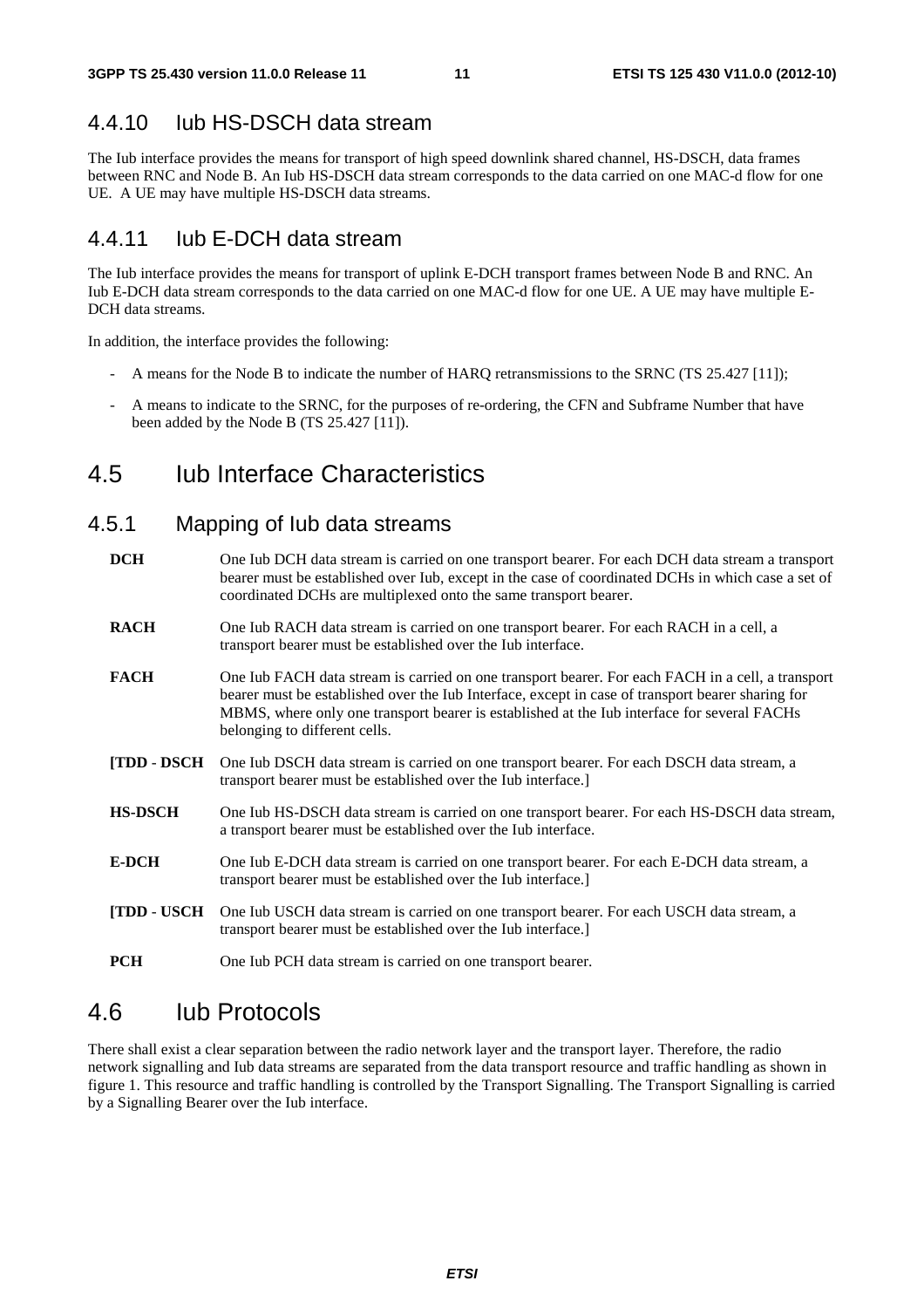

**Figure 1: Separation of Radio Network protocols and transport over Iub** 

# 5 Functions of the I<sub>ub</sub> Interface Protocols

# 5.1 Iub Functions

The list of functions on the Iub interface is the following:

- 1. Management of Iub Transport Resources;
- 2. Logical O&M of Node B:
	- Iub Link Management;
	- Cell Configuration Management;
	- Radio Network Performance Measurements;
	- Resource Event Management;
	- Common Transport Channel Management;
	- Radio Resource Management;
	- Radio Network Configuration Alignment;
- 3. Implementation Specific O&M Transport;
- 4. System Information Management;
- 5. Traffic Management of Common Channels:
	- Admission Control;
	- Power Management;
	- Data Transfer;
- 6. Traffic Management of Dedicated Channels:
	- Radio Link Management;
	- Radio Link Supervision;
	- Channel Allocation / De-allocation;
	- Power Management;
	- Measurement Reporting;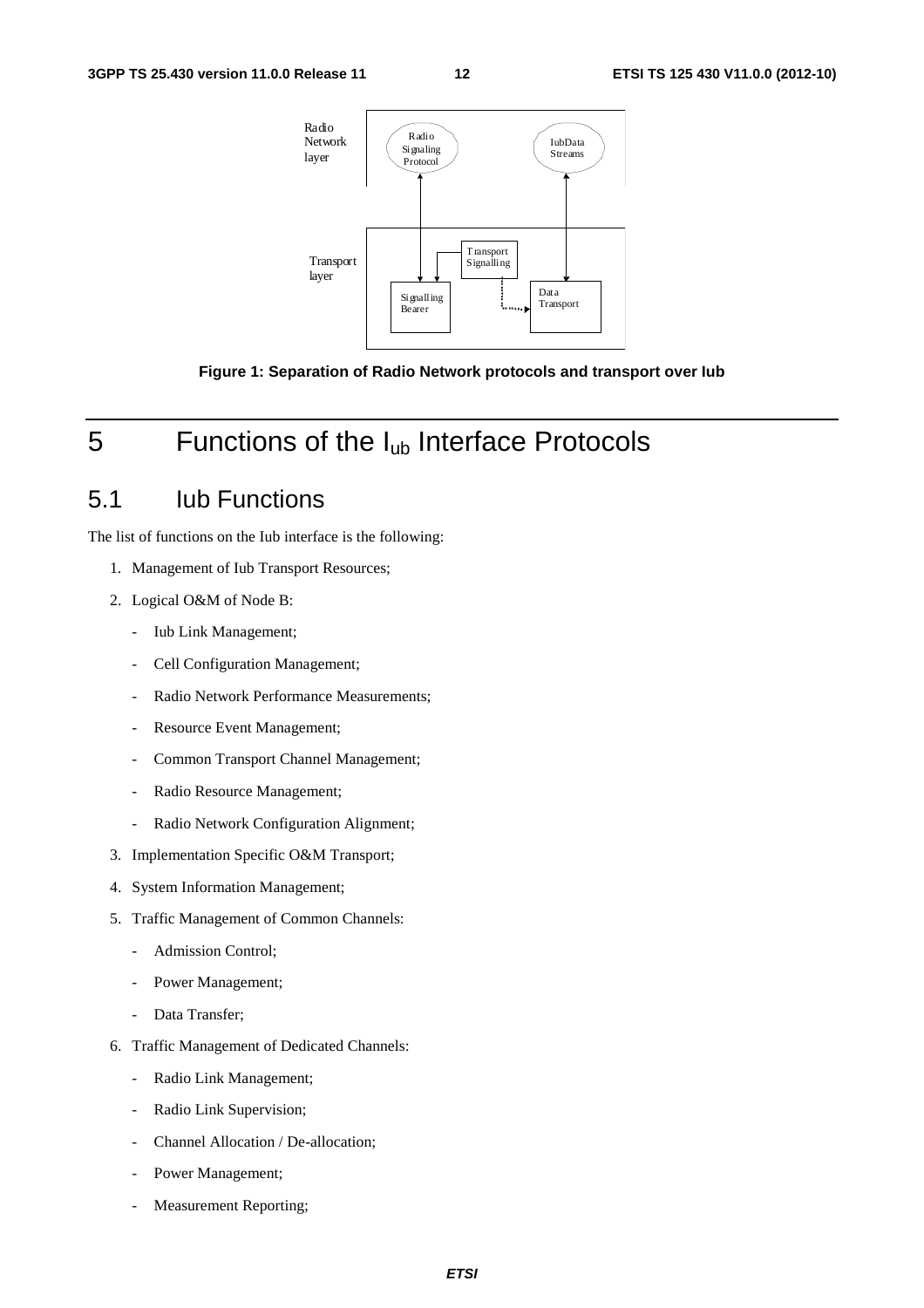- Dedicated Transport Channel Management;
- Data Transfer;
- 7. Traffic Management of Shared Channels:
	- Channel Allocation / De-allocation:
	- Power Management;
	- Transport Channel Management;
	- Dynamic Physical Channel Assignment;
	- Radio Link Management;
	- Data Transfer:
- 8. Timing and Synchronization Management:
	- Transport Channel Synchronization (Frame synchronization);
	- Node B RNC node Synchronization;
	- Inter Node B node Synchronization.

# 5.2 Functional split over Iub

# 5.2.1 Management of Iub Transport Resources

The underlying transport resources (AAL2 and UDP/IP transport bearers) shall be set up and controlled by the RNC. Further information on these functions is provided in the transport layer specifications (TS 25.432 [3], TS 25.434 [8], TS 25.426 [10]).

# 5.2.2 Logical O&M of Node B

Logical O&M is the signalling associated with the control of logical resources (channels, cells,…) owned by the RNC but physically implemented in the Node B. The RNC controls these logical resources. A number of O&M procedures physically implemented in Node B impact on the logical resources and therefore require an information exchange between RNC and Node B. All messages needed to support this information exchange are classified as Logical O&M forming an integral part of NBAP over the Iub interface.

#### 5.2.2.1 Handling of Node B Hardware Resources

Mapping of Node B logical resources onto Node B hardware resources, used for Iub data streams and radio interface transmission/reception, is performed by Node B.

# 5.2.3 Implementation Specific O&M Transport

The Iub interface may support the transport of Implementation specific O&M information. Further detail on this can be found in the UMTS technical specification on Implementation Specific O&M Transport (TS 25.442 [2]).

# 5.2.4 System Information Management

System Information is sent by the CRNC to a Node B. CRNC can also request the Node B to autonomously create and update certain Node B related system information. Scheduling of system broadcast information is carried out in the CRNC. Scheduling information is always sent by the CRNC to the Node B. The Node B is responsible for transmitting the received system information according to the scheduling parameters provided. If requested by the CRNC, the Node B is also responsible for autonomously creating and updating the Node B related system information according to the scheduling parameters provided.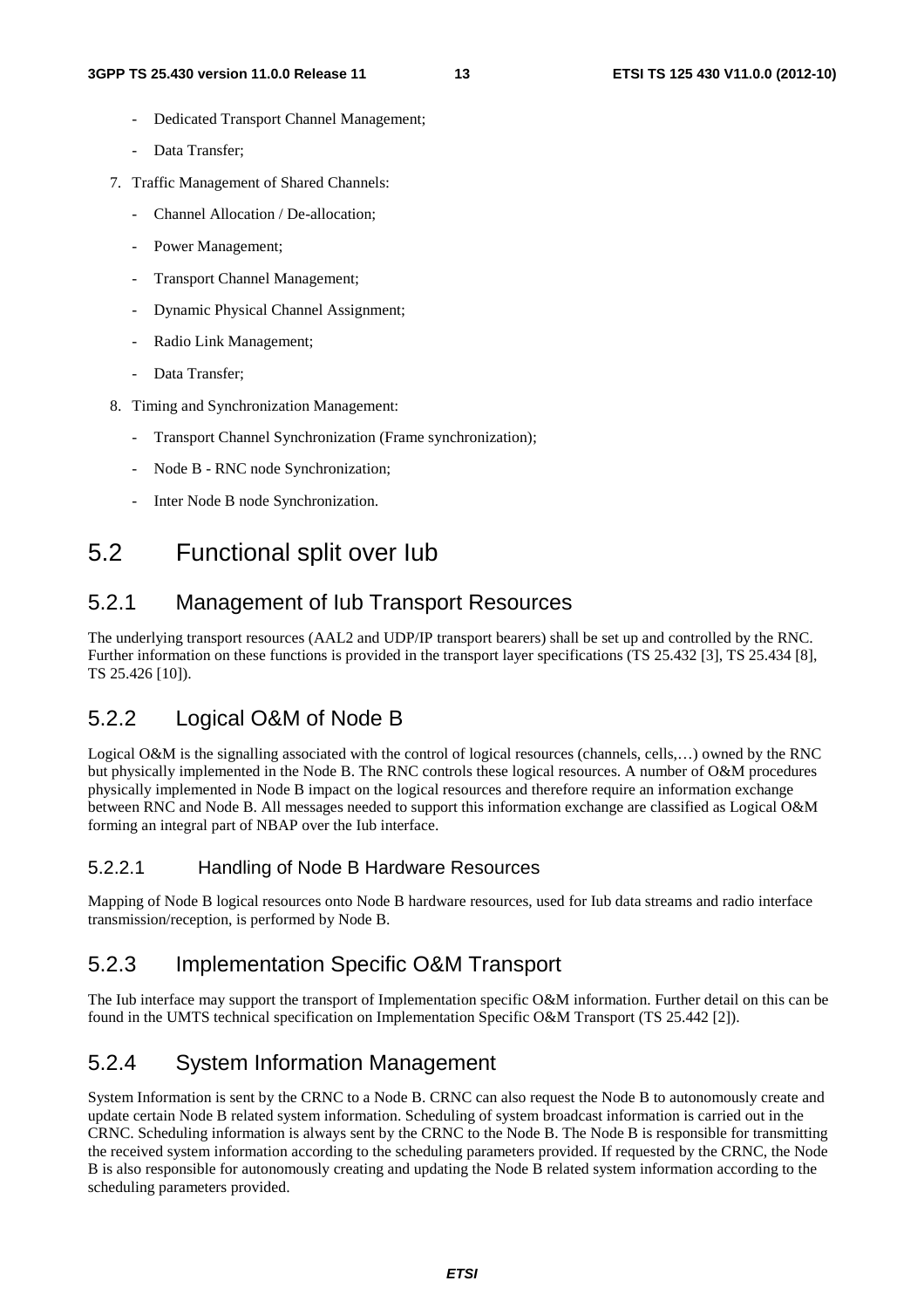# 5.2.5 Traffic management of Common Channels

The common channels need to be controlled from the RNC. This is typically the control of the RACH and FACH channels, the information that is broadcast on the Broadcast control channel, and the control and request for sending information on the paging channels.

# 5.2.6 Traffic management of Dedicated Channels

These functions are related to the activation of logical resources (e.g. Radio Links, Iub ports), and the connection of these various resources together.

[FDD - Some freedom may be left for Node B implementation on some functions like soft combining within Node B, since soft combining has merits for being executed as close as possible to the radio (both in terms of transmission cost and efficiency).]

#### 5.2.6.1 Combining/Splitting and Control

Node B may perform combining/splitting of DCH data streams communicated via its cells. RNC performs combining/splitting of Iub data streams received from/sent to several Node B(s).

The UL combining of information streams may be performed using any suitable algorithm, for example:

- [FDD based on maximum ratio algorithm (maximum ratio combining)];
- [FDD based on quality information associated to each TBS (selection-combining)];
- [TDD based on the presence/absence of the signal (selection)].

When requesting the addition of a new cell for a UE-UTRAN connection, the RNC can explicitly request to the Node B a new Iub data stream, in which case the combining and splitting function within the Node B is not used for that cell. Otherwise, the Node B takes the decision whether combining and splitting function is used inside the Node B for that cell i.e. whether a new Iub data stream shall be added or not.

The internal Node B handling of the combining/splitting of radio frames is controlled by the Node B.

For E-DCH combining of UL streams in the Node B is mandatory as described in TS 25.319 [14].

#### 5.2.6.2 Handover Decision

To support mobility of the UE to UTRAN connection between cells, UTRAN uses measurement reports from the UE and detectors at the cells.

The RNC takes the decision to add or delete cells from the connection.

#### 5.2.6.3 Allocation of Physical Channel Resources

In FDD allocation of downlink channelisation codes of cells belonging to Node B is performed in the CRNC.

In TDD allocation of uplink and downlink physical channel resources of cells belonging to Node B is performed in the CRNC.

#### 5.2.6.4 UpLink Power Control

This function controls the level of the transmitted power in order to minimise interference and keep the quality of the connections. The function uplink Outer Loop Power Control located in the SRNC sets the target quality for the uplink Inner Loop Power Control function, for E-DCH the Node B reports the number of HARQ retransmissions to the SRNC as an input to the Outer Loop Power Control function. In FDD and 1.28Mcps TDD, Inner Loop Power Control Function is located in Node B, while in 3.84Mcps TDD it is located in the UE.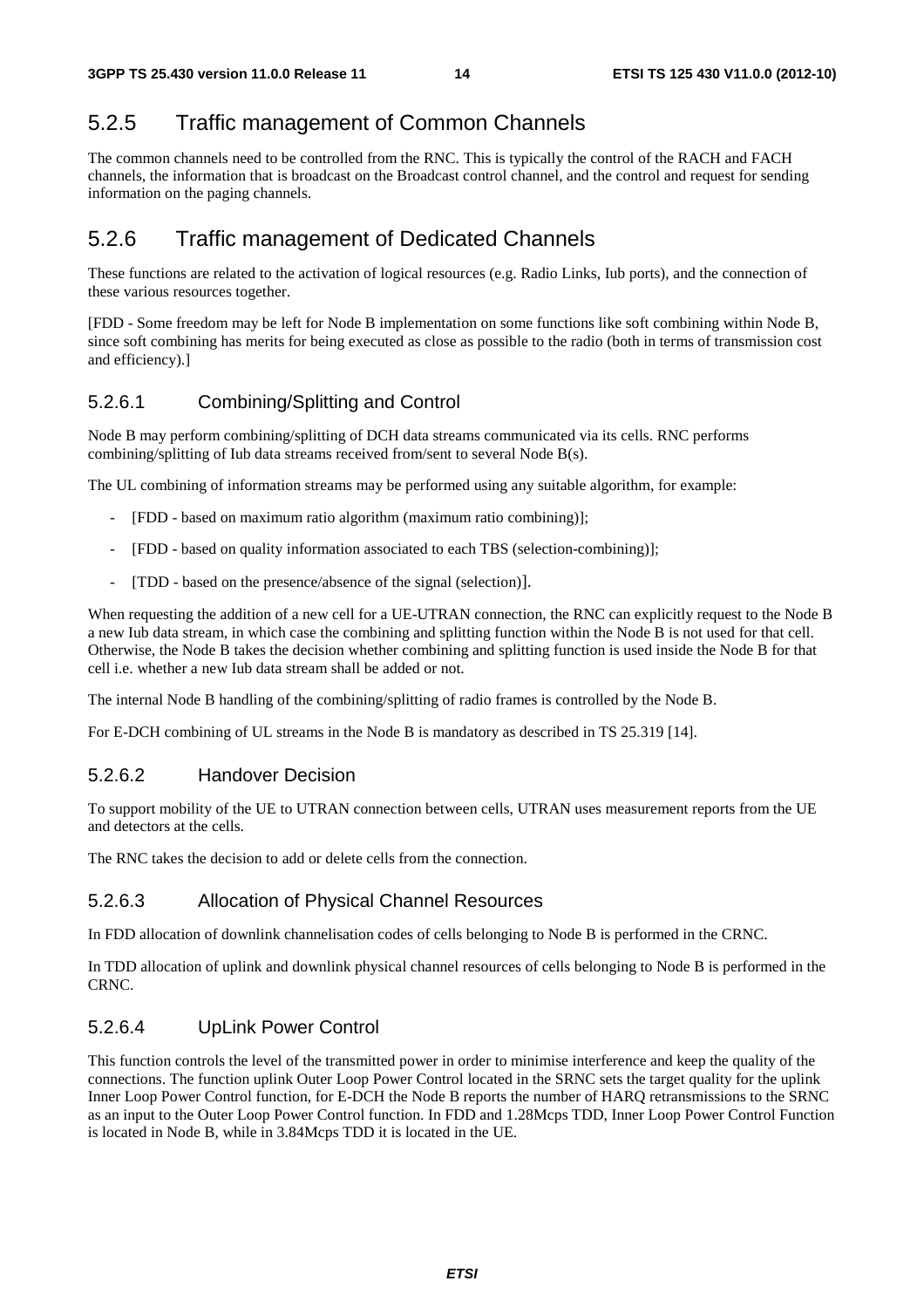#### 5.2.6.5 Down-Link Power Control

This function controls the level of the downlink transmitted power. In FDD it is also used to correct the downlink power drifting between several radio links. A SRNC regularly (or under some algorithms) shall send the target down link power range based on the measurement report from UE.

#### 5.2.6.6 Admission Control

The Admission Control function based on uplink interference and downlink power is located in the CRNC.

Node B shall report uplink interference measurements and downlink power information over the Iub.

The CRNC controls this reporting function, i.e. if this information needs to be reported and the period of these reports.

#### 5.2.6.7 Power and Interference Reporting

A threshold for reporting may be given to Node B from the CRNC to prevent frequent reporting over the Iub. Node B shall have a function to measure "uplink interference level and downlink TX Power" and a function to compare the averaged "uplink interference level and downlink TX power" with the threshold value. Node B shall also have a function to report when the average measured value exceeds the threshold value. The CRNC shall have a function to modify the "threshold value" for neighbour cell co-ordination.

An indication of exceeding uplink interference threshold or downlink TX power may be included as a cause of failure when a Node B is requested to set-up a radio link or add to an existing radio link. This may be used when a number of radio links set-up requests or additions are received on the Iub during the reporting interval.

# 5.2.7 Traffic management of Shared Channels [TDD]

The shared channels shall be controlled from the RNC. This is typically the control of the TDD DSCH channels and the TDD USCH channels.

# 5.2.7A Traffic management of High Speed Shared Channels

The high speed shared channels shall be controlled from the Node B. This includes the control of the HS-DSCH channels as well as the required control channels on the radio interface.

# 5.2.8 Timing and Synchronization Management

The Iub interface shall support timing and synchronization management functions. Further detail regarding these functions can be found in the UMTS technical specification on UTRAN synchronization (TS 25.402 [12]).

# 6 Node B logical Model over Iub

# 6.1 Overview

The model described in figure 2 shows the Node B as seen from the controlling RNC. The model includes:

- The logical resources provided by Node B to UTRAN (via its Controlling RNC) depicted as "cells" which include the physical channel resources DPCH, [FDD – F-DPCH] [TDD - PDSCH and PUSCH];
- The dedicated channels which have been established on Node B:
- The common transport channels that Node B provides to the RNC.

The procedures for controlling the connections between radio links and Iub DCH data ports are sent from the RNC to the Node B via the Communication Control Ports.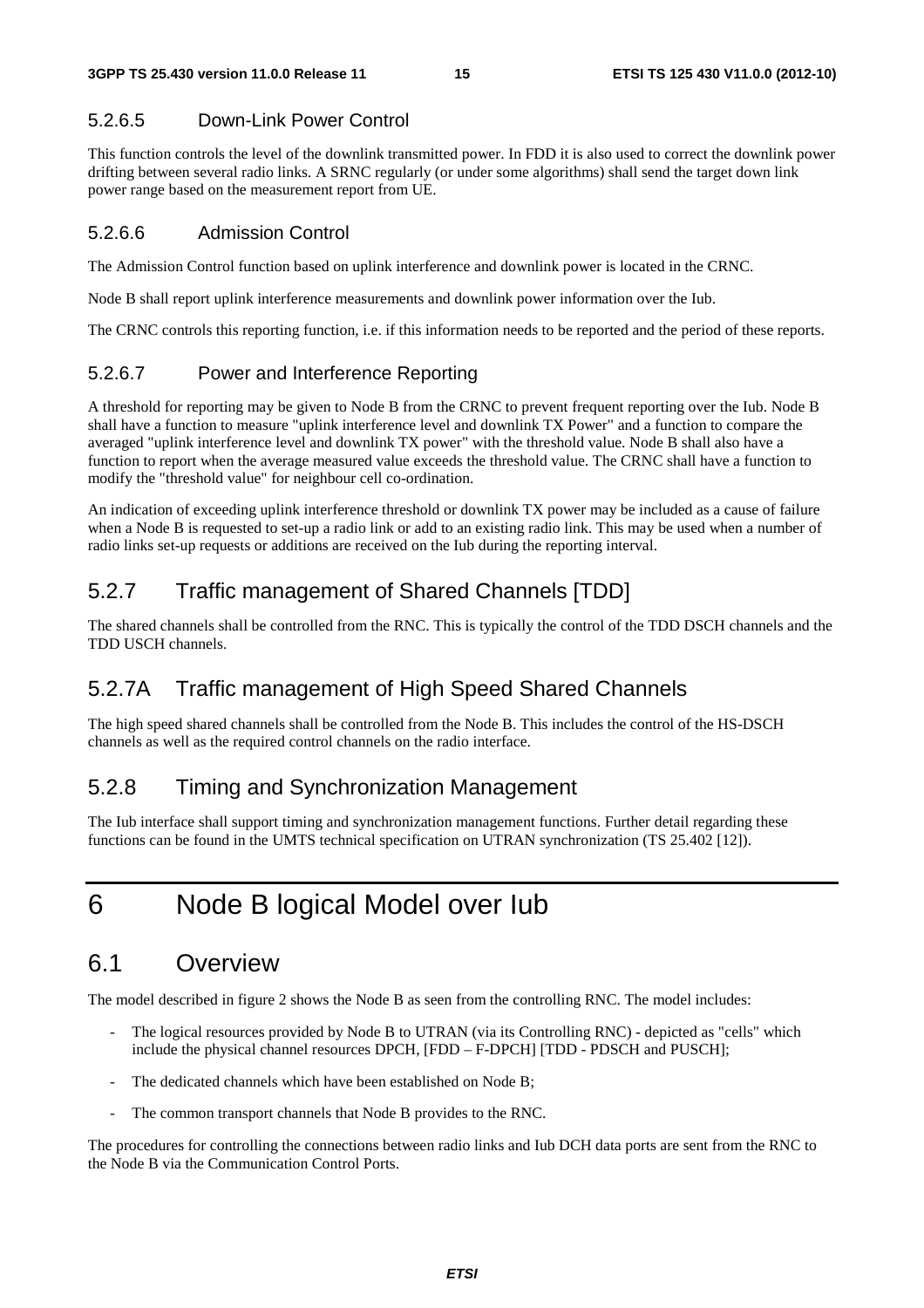

**Figure 2: Logical Model of Node B** 

# 6.2 Elements of the logical model

### 6.2.1 Node B Communication Contexts for Dedicated and Shared Channels

A Node B Communication Context corresponds to all the dedicated resources that are necessary for a user in dedicated mode and using dedicated and/or shared channels as restricted to a given Node B. [TDD - The Node B Communication Context also exists for users in Cell\_FACH mode (i.e. non-dedicated mode) provided a USCH and/or DSCH and/or HS-DSCH has been allocated to these users.]

There are a number of Node B Communication Contexts inside a given Node B.

The attributes to a Node B Communication Context shall include the following (not exhaustive):

- The list of Cells where dedicated and/or shared physical resources are used.
- The list of DCH which are mapped on the dedicated physical resources for that Node B Communication Context.
- [TDD The list of DSCH and USCH which are used by the respective UE.]
- The list of HS-DSCH MAC-d flows which are used by the respective UE.
- The list of E-DCH MAC-d flows which are used by the respective UE.
- The complete DCH characteristics for each DCH, identified by its DCH-identifier (TS 25.302 [4]).
- [TDD The complete Transport Channel characteristics for each DSCH and USCH, identified by its Shared Channel identifier (TS 25.302 [4]).]
- The complete HS-DSCH characteristics for each HS-DSCH MAC-d Flow, identified by its HS-DSCH MAC-d Flow identifier (TS 25.302 [4]).
- The complete E-DCH characteristics for each E-DCH MAC-d Flow, identified by its E-DCH MAC-d Flow identifier (TS 25.302 [4]).]
- The list of Iub DCH Data Ports.
- [TDD The list of Iub DSCH Data ports and Iub USCH data ports.]
- The list of Iub HS-DSCH Data ports.
- The list of Iub E-DCH Data ports.
- For each Iub DCH Data Port, the corresponding DCH and cells which are carried on this data port.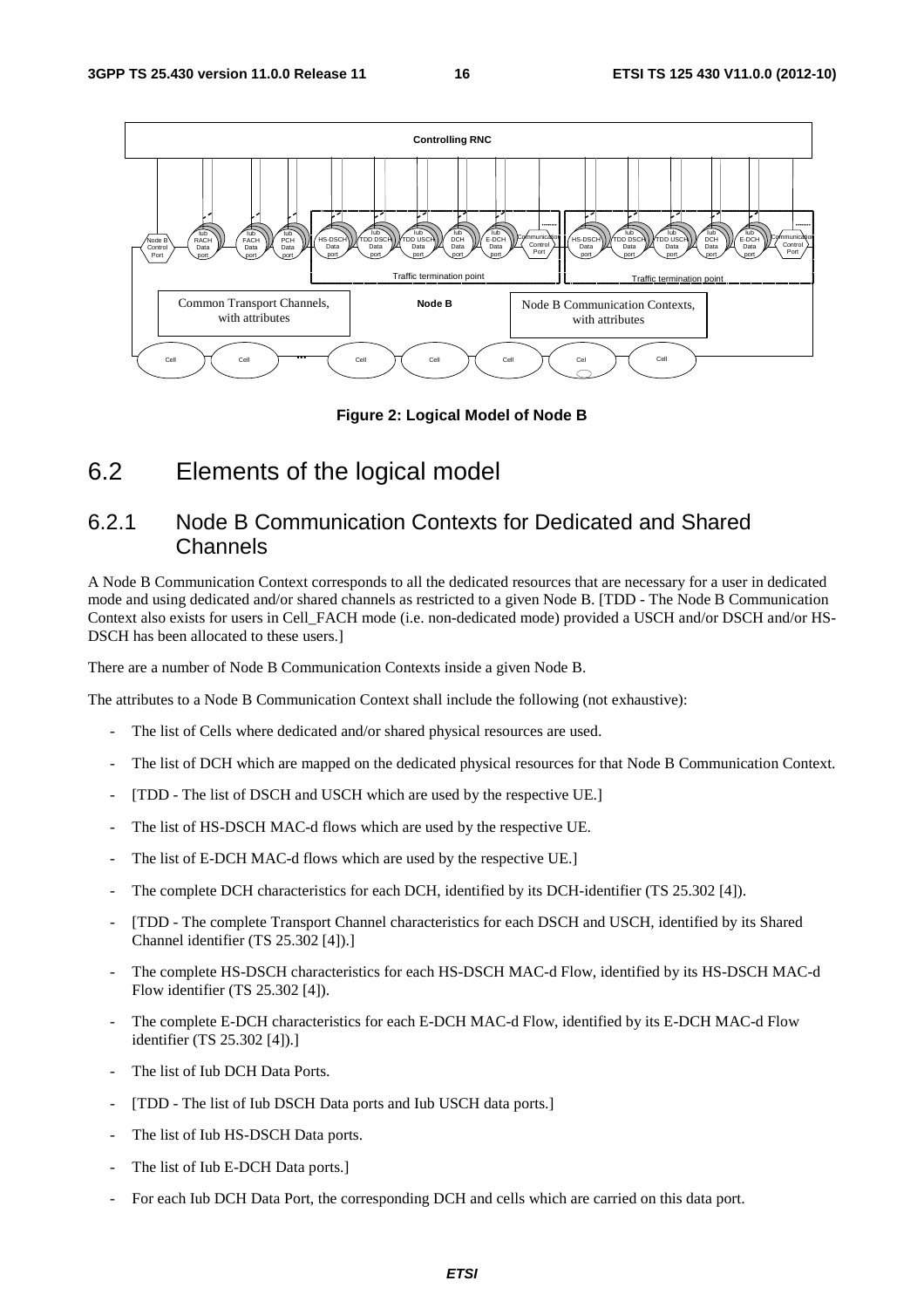- [TDD For each Iub DSCH and USCH data port, the corresponding DSCH or USCH and cell which serves that DSCH or USCH.]
- For each Iub HS-DSCH data port, the corresponding HS-DSCH data stream and cell which serves that HS-DSCH data stream.
- Physical layer parameters (outer loop power control, etc).

### 6.2.2 Common Transport Channels

Common Transport Channels are defined in TS 25.435 [9]. A Common Transport Channel is configured in the Node B, on request of the CRNC.

The BCH is carried directly on the Node B control port using NBAP procedures. This Common Channel will not be mapped to an individual data port.

The RACH has an associated Iub RACH Data Port and the FACH has an associated Iub FACH Data Port.

[TDD - The Iub DSCH data port is associated to one DSCH and to one Node B Communication Context.]

[TDD - the Iub USCH data port is associated to one USCH and to one Node B Communication Context.]

The attributes of a Common transport channel shall include (not exhaustive):

- Type (RACH, FACH, DSCH [TDD], USCH [TDD], PCH).
- Associated Iub RACH Data Port for a RACH, Iub FACH Data Port for a FACH, Iub PCH Data Port for the PCH.
- Physical parameters.

[TDD - The DSCHs used by one UE are multiplexed to one or several CCTrCHs where each CCTrCH is mapped to a set of PDSCH ("PDSCH Set"). These PDSCH Sets are included in the Common Transport Channel data base. The same applies for the USCHs and the corresponding PUSCH Sets.]

#### 6.2.3 Transport network logical resources

#### 6.2.3.1 Node B Control Port

The Node B Control Port is used to exchange the signalling information for the logical O&M of Node B, the creation of Node B Communication Contexts, the configuration of the common transport channels that Node B provides in a given cell, PCH and BCH control information between the RNC and the Node B. The Node B Control Port corresponds to one signalling bearer between the controlling RNC and the Node B. There is one Node B Control Port per Node B.

#### 6.2.3.2 Communication Control Port

A Communication Control Port corresponds to one signalling bearer between the RNC and Node B for the control of Node B Communication Contexts. One signalling bearer between RNC and Node B can at most correspond to one Communication Control Port. Node B may have multiple Communication Control Ports (one per Traffic Termination Point). The Communication Control Port is selected at creation of the Node B Communication Context. The Communication Control Port is re-selected when the signalling bearer for the control of Node B Communication is rearranged.

#### 6.2.3.3 Traffic Termination Point

Traffic Termination Point represents DCH, DSCH [TDD] , USCH [TDD], HS-DSCH and E-DCH data streams belonging to one or more Node B Communication Contexts (UE contexts), which are controlled via one Communication Control Port. The Traffic Termination Point is thus a descriptive entity which neither is controlled over Iub nor by O&M.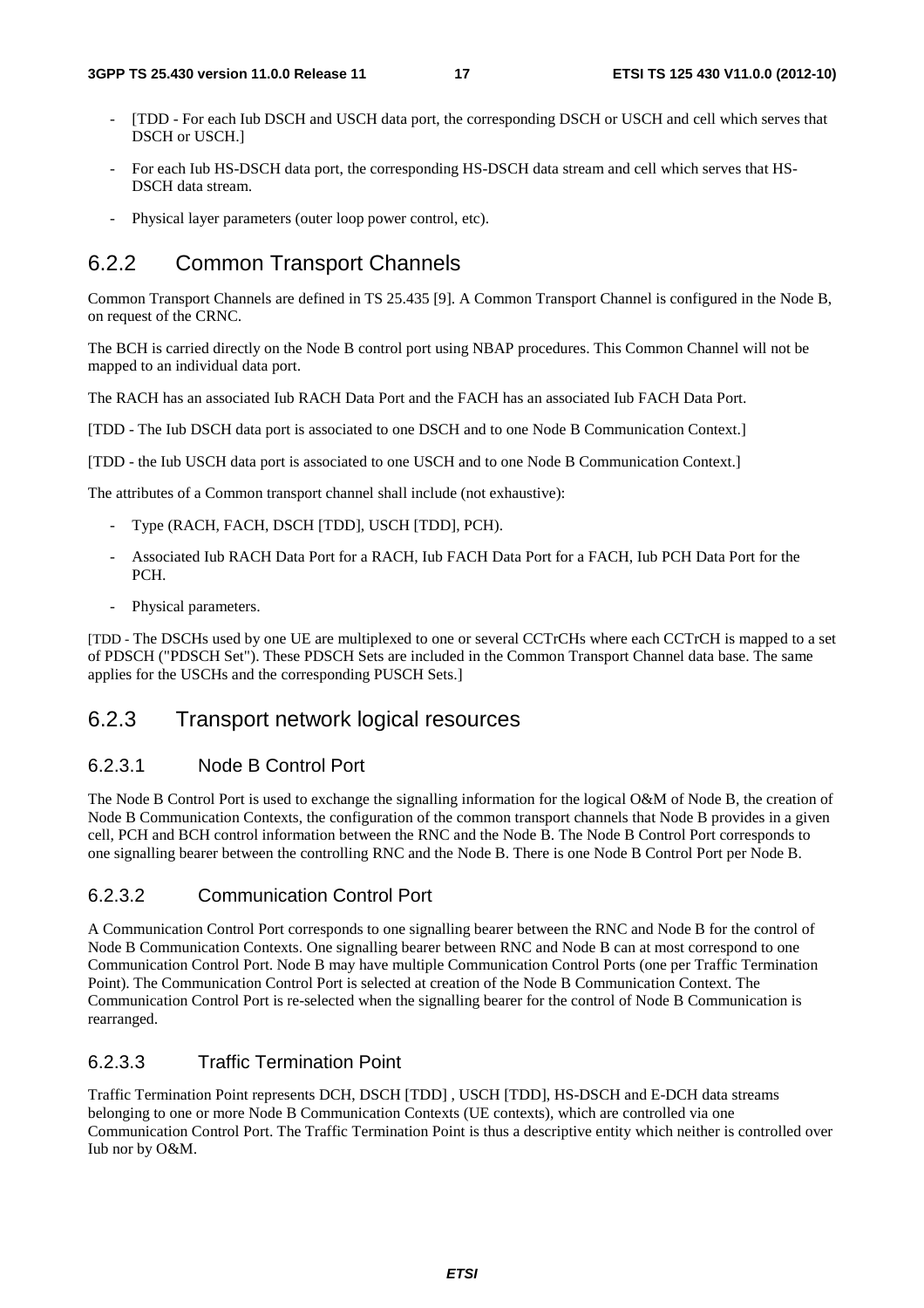#### 6.2.3.4 Iub DCH Data Port

One Iub DCH Data port represents one user plane transport bearer. One user plane transport bearer will carry only one DCH data stream except in the case of coordinated DCHs, in which case the data streams of all combined DCHs shall be multiplexed on one and the same user plane transport bearer.

#### 6.2.3.5 Iub RACH Data Port

An Iub RACH Data Port represents a user plane bearer carrying one Iub RACH Data Stream between the Node B and the RNC. There is one RACH Data Port for each RACH channel of Node B.

#### 6.2.3.6 Iub CPCH Data Port [FDD]

Void.

#### 6.2.3.7 Iub FACH Data Port

An Iub FACH Data Port represents a user plane bearer carrying one Iub FACH Data Stream between the Node B and the RNC. There is one FACH Data Port for each FACH channel of Node B.

#### 6.2.3.8 Iub DSCH Data Port [TDD]

An Iub DSCH Data Port represents a user plane bearer carrying one Iub DSCH Data Stream between the Node B and the RNC. For each DSCH, that is used by an individual UE, there is one Iub DSCH Data Port per Node B exclusively assigned to the communication context of that UE.

#### 6.2.3.8A Iub HS-DSCH Data Port

An Iub HS-DSCH Data Port represents a user plane bearer carrying one Iub HS-DSCH Data Streams between the Node B and the RNC.

#### 6.2.3.9 Iub USCH Data Port [TDD]

An Iub USCH Data Port represents a user plane bearer carrying one Iub USCH Data Stream between the Node B and the RNC. For each USCH, that is used by an individual UE, there is one Iub USCH Data Port with data exclusively assigned to the Node B communication context of that UE.

#### 6.2.3.10 Iub PCH Data Port

An Iub PCH Data Port represents an Iub PCH Data Stream between the Node B and the RNC.

#### 6.2.3.11 Iub FDD TFCI2 Data Port

Void.

#### 6.2.3.12 Iub E-DCH Data Port

An Iub E-DCH Data Port represents a user plane bearer carrying one Iub E-DCH Data Stream between the Node B and the RNC.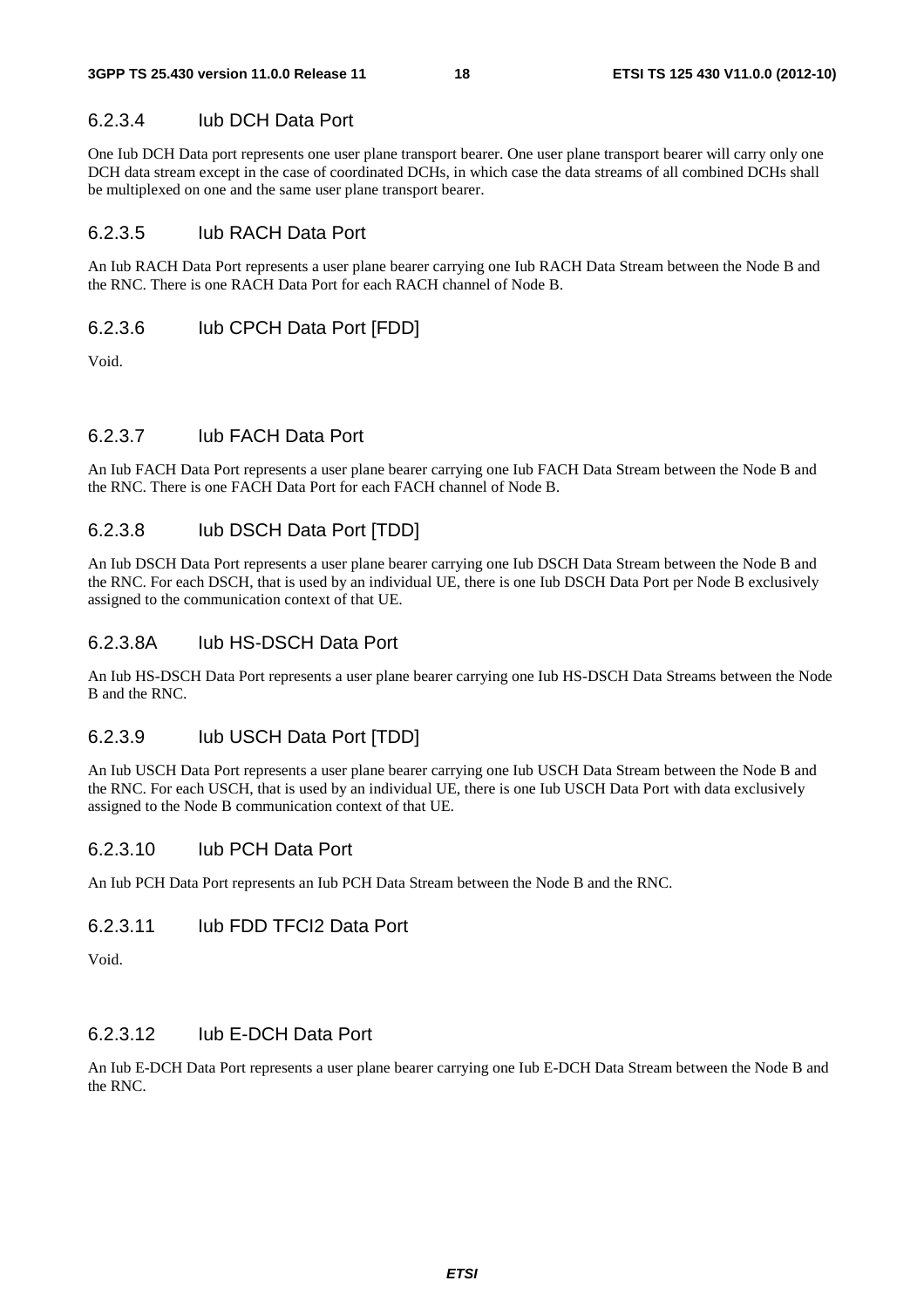# 6.2.4 Radio Network Logical resources

#### 6.2.4.1 Common Resources

The CRNC manages logical radio network resources in Node B and needs to use both common and dedicated resources in a Node B to run a radio network. Therefore, it is the CRNC that orders the Node B to configure, reconfigure and delete these resources. However, if the equipment in Node B cannot fully support the configuration that the CRNC requests, or the equipment breaks down, then Node B can indicate the availability of the common resources (i.e. both downgrade and upgrade).

The common resources are the Cell, the common physical channels and the common transport channels.

In Node B these common resources have an operational state, that indicates whether they are operational or not, i.e. whether they can carry traffic or not.

Figure 3 shows the common resources that a CRNC is managing in a Node B to be able to run a radio network.



The number or range above each box indicates how many of the channels named in that box can exist as "children" under one instant of a "parent" box to which the "child" box is connected.

The number or range beneath each box indicates how many of the channels named in that box can exist as "parent" boxes for one instant of a "child" channel to which the "parent" box is connected.

*CPCId* = Common Physical Channel Identifier

- *CTCId* = Common Transport Channel Identifier
- [TDD The number of PICH = the number of PCH]

[FDD - The number of AICH = the number of PRACH]

[TDD – PCH and FACHs can be mapped on one or more SCCPCH]

#### **Figure 3: Common resources in a Node B that are managed by the CRNC**

#### 6.2.4.2 Cell

A Cell is identified by a UTRAN Cell identifier (UC-id) (TS 25.401 [1]).

The semantics of a Cell include the following: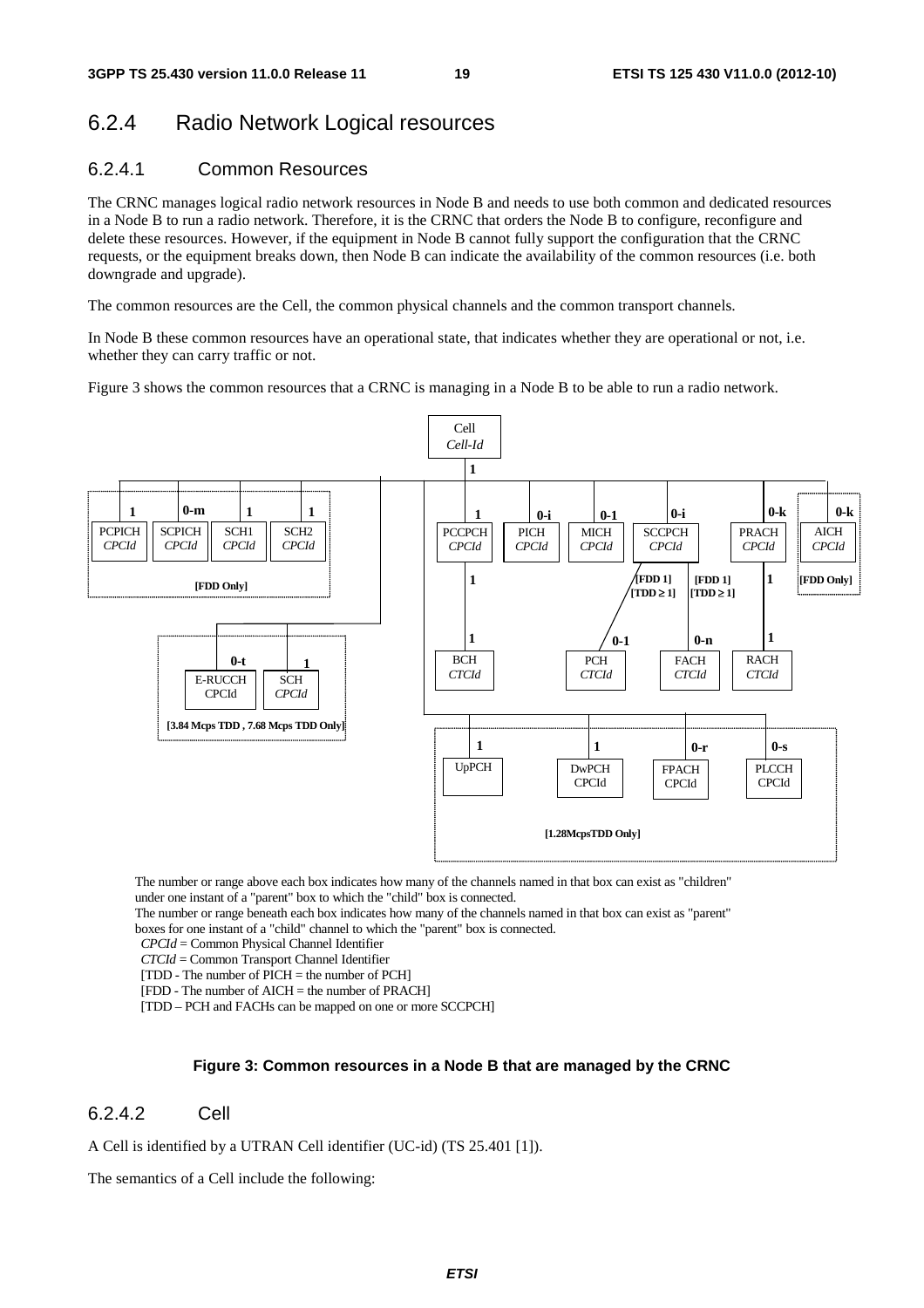- The Cell can be created and removed by administrative procedures. When a Local Cell, i.e. equipment in a Node B, is made available to the CRNC for configuration of a cell, the CRNC can configure the cell with configuration data, common physical channels and common transport channels in Node B. In so doing a Local cell is added to the RNS.
- If any Iub transport bearers for common or dedicated transport channels exist when the cell is deleted, the Node B shall initiate the release of those transport bearers.
- Node B may support one or more cells. [1.28Mcps TDD A cell may support one or more frequencies. If multiple frequencies are configured in one cell, the cell is called the multi-frequency cell.]
- Configuration of a cell over the Iub interface cannot be successful unless Node B has reported a Local Cell Id (TS 25.401 [1]) as available to the CRNC.
- Once a Local Cell is configured to support a cell, it cannot be deleted without the CRNC first deleting the cell.

Figure 4 illustrates the state diagram for a Local Cell in Node B, as seen over the Iub interface.





Cells in Node B have a resource operational state.

Figure 5 illustrates the state diagram for the states of a cell, as seen over the Iub interface.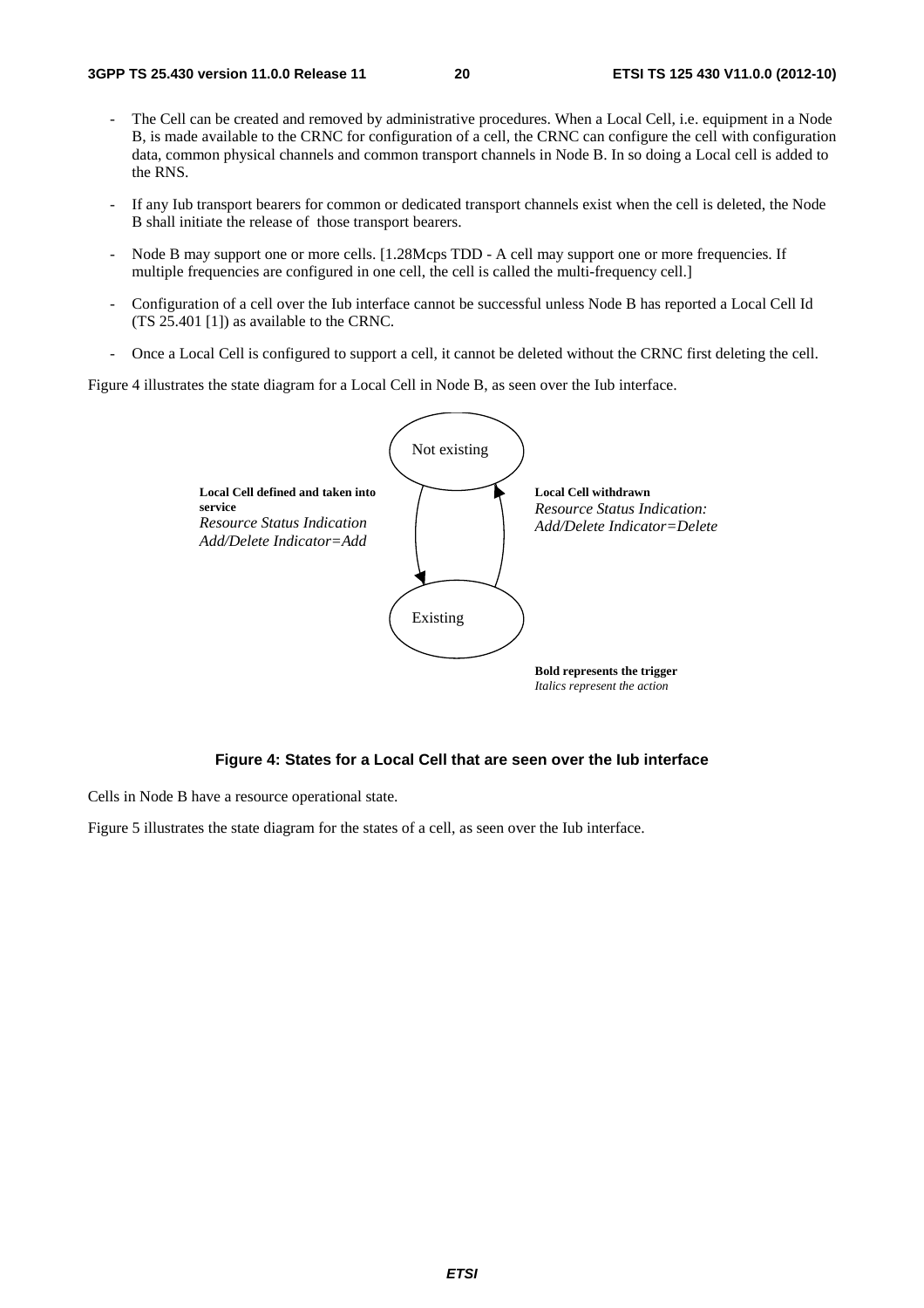

*Italics represent the action*

#### **Figure 5: States for a cell in Node B, as reported to the CRNC**

There are three states seen over the Iub interface:

- 1. Not existing, meaning that the cell does not exist in Node B.
- 2. Enabled, meaning that the resource can be used by the RNC.
- 3. Disabled, meaning that the resource cannot be used by the RNC.

When a cell becomes disabled in Node B, that shall be reported to the CRNC together with the cause.

#### 6.2.4.3 Common Physical Channels and Common Transport Channels

Common physical channels and common transport channels in Node B have a resource operational state.

Figure 6 illustrates the state diagram for common physical channels and common transport channels in Node B, as seen over the Iub interface.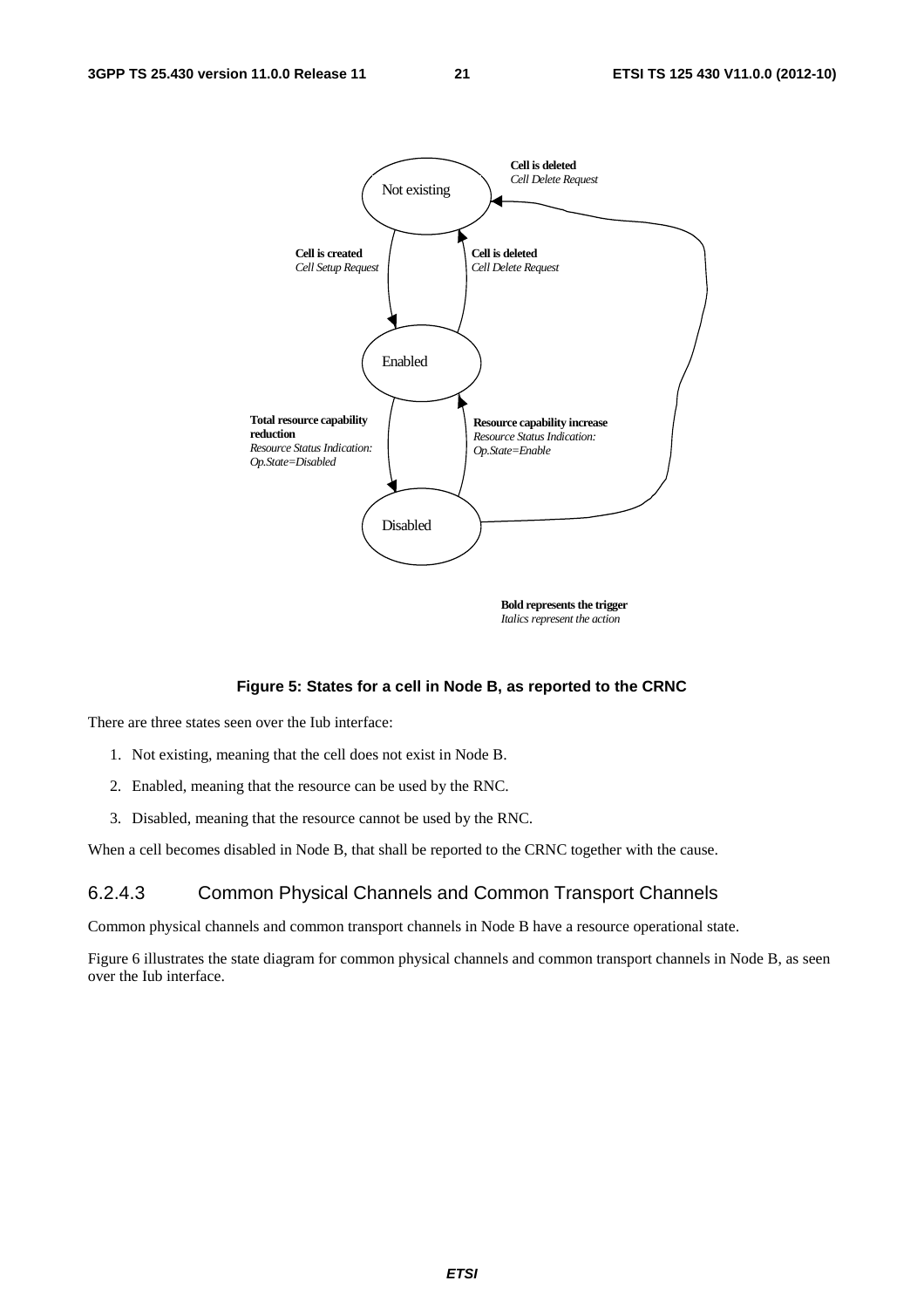

**Bold represents the trigger** *Italics represent the action*

#### **Figure 6: States for a common channel in Node B, as reported to the CRNC**

There are three states seen over the Iub interface:

- 1. Not existing, meaning that the resource does not exist in Node B;
- 2. Enabled, meaning that the resource can be used by the RNC;
- 3. Disabled, meaning that the resource cannot be used by the RNC.

When a channel becomes disabled in the Node B, this shall be reported to the CRNC together with the cause.

#### 6.2.4.4 Physical Shared Channels

Physical Shared Channels includes [TDD - the Physical Downlink Shared Channels (PDSCH), the Physical Uplink Shared Channels (PUSCH) and] the High Speed Physical Shared Channels (HS-PDSCH). [TDD - These PDSCH and PUSCH [TDD] are special cases of the Common Physical Channels].

[FDD - A HS-PDSCH is defined by a channelisation code within a code subtree that is configured within a specific Communication Context. The HS-PDSCH is activated dynamically as part of the HS-DSCH scheduling.]

[TDD - A PDSCH is defined by a channelisation code, a time slot and other Physical Channel parameters. Several PDSCH may be grouped into a PDSCH Set, which is given a "PDSCH Set Id". The PDSCH Sets are configured in the Node B in the "Common Transport Channel" data base by Common NBAP messages. These PDSCH Sets are available to carry DSCH data. The PDSCH Sets are dynamically activated to carry DSCH data, as part of the DSCH scheduling.]

[TDD - A HS-PDSCH is defined by a channelisation code, a time slot and other Physical Channel parameters. The HS-PDSCH is activated dynamically as part of the HS-DSCH scheduling.]

[TDD - A PUSCH is defined by a channelisation code, a time slot and other Physical Channel parameters. Several PUSCH may be grouped into a PUSCH Set, which is given a "PUSCH Set Id". The PUSCH Sets are configured in the Node B in the "Common Transport Channel" data base by Common NBAP messages. These PUSCH Sets are available to carry USCH data. The PUSCH Sets are dynamically activated to carry USCH data, as part of the USCH scheduling.]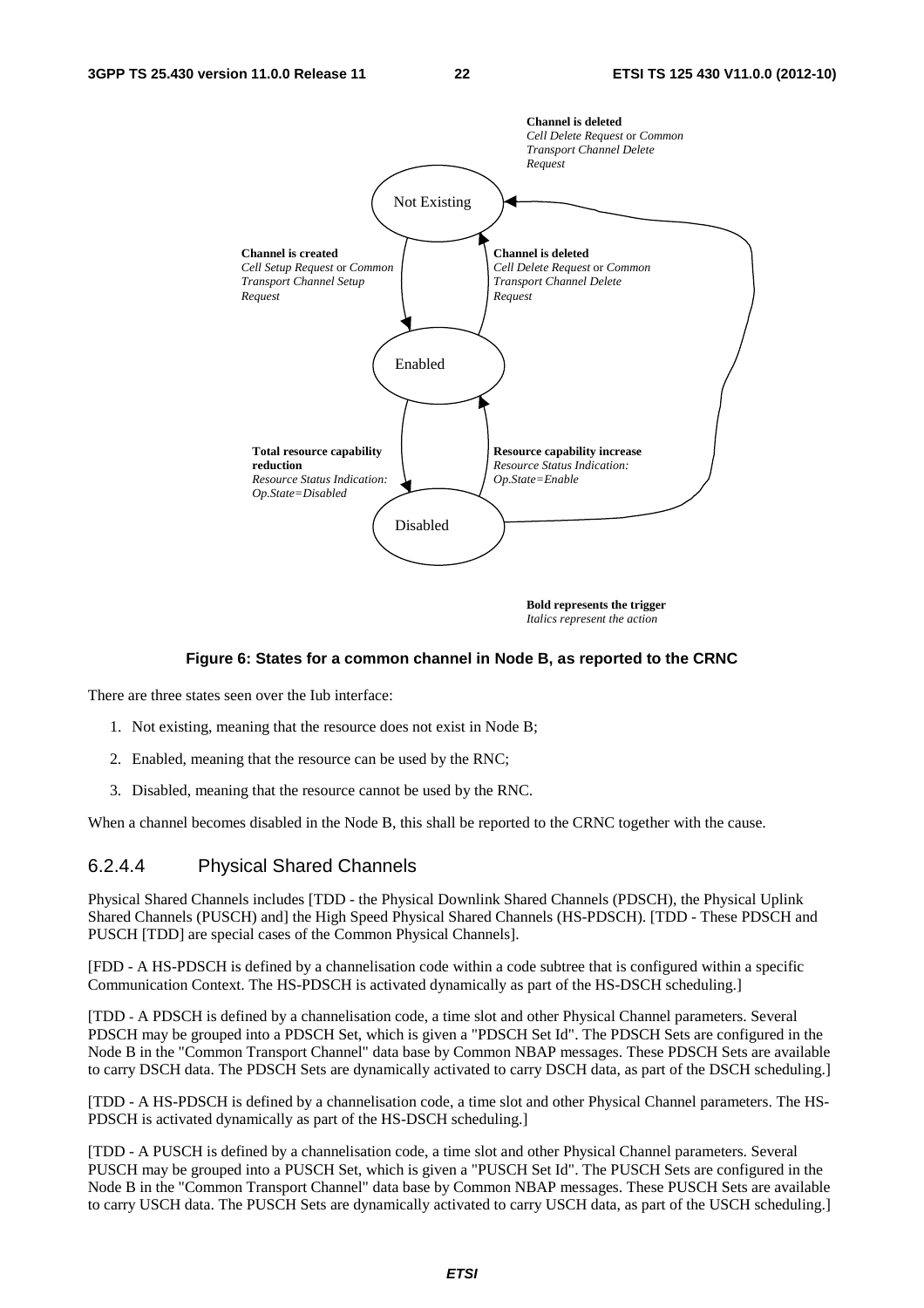# 7 Iub Interface Protocol Structure



**Figure 7: Iub Interface Protocol Structure.** 

The Iub interface protocol architecture consists of two functional layers:

- 1. Radio Network Layer, defines procedures related to the operation of Node B. The radio network layer consists of a radio network control plane and a radio network user plane.
- 2. Transport Layer, defines procedures for establishing physical connections between Node B and the RNC with AAL type 2 Signalling Protocol (Capability Set 2) (ITU-T Rec. Q.2630.2 [13]).

There shall be one dedicated AAL2 or UDP/IP transport bearer for each RACH, and one for each FACH transport channel or for each set of FACH transport channels in case of transport bearer sharing (see section 4.5.1).

8 Other Iub Interface Specifications

# 8.1 UTRAN Iub Interface: Layer 1 (TSG RAN 25.431)

This document (TS 25.431 [5]) specifies the standards allowed for the implement of Layer 1 (physical layer) on the I<sub>ub</sub> interface.

# 8.2 UTRAN Iub Interface: Signalling Transport (TSG RAN 25.432)

This document (TS 25.432 [3]) specifies the signalling transport related to NBAP signalling to be used across the Iub Interface.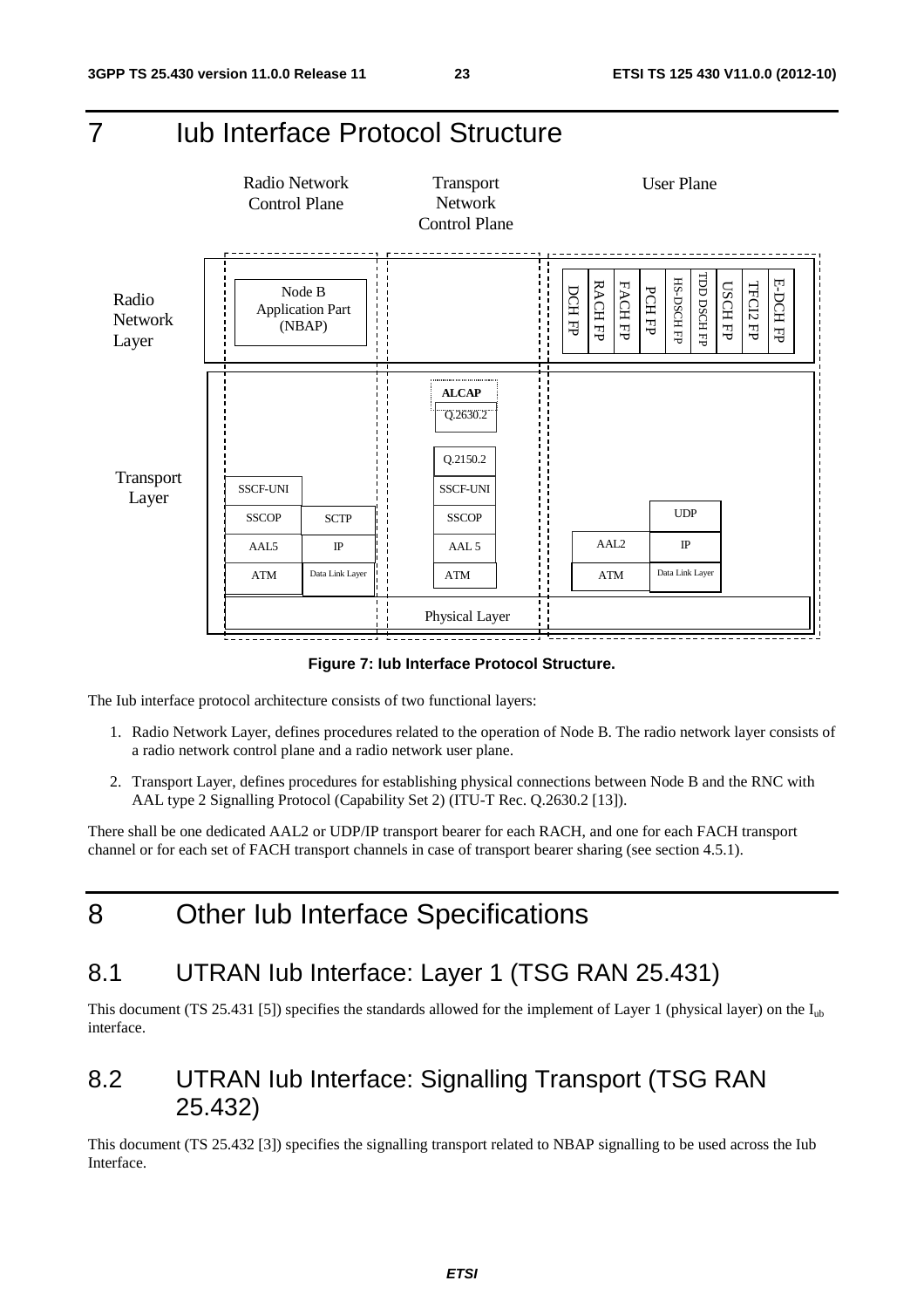# 8.3 NBAP Specification (TSG RAN 25.433)

This document (TS 25.433 [7]) specifies the standards for NBAP specification to be used over Iub Interface.

# 8.4 UTRAN Iub Interface: Data Transport & Transport Signalling for Common Transport Channel Data Streams (TSG RAN 25.434)

This document (TS 25.434 [8]) provides a specification of the UTRAN RNC-Node B (Iub) interface Data Transport and Transport Signalling for Common Transport Channel data streams.

# 8.5 UTRAN Iub Interface: User Plane Protocols for Common Transport Channel Data Streams (TSG RAN 25.435

This document (TS 25.435 [9]) provides a specification of the UTRAN RNC-Node B (Iub) interface user plane protocols for Common Transport Channel data streams.

# 8.6 UTRAN Iur/Iub Interface: Data Transport & Transport Signalling for DCH Data Streams (TSG RAN 25.426)

This Technical Specification (TS 25.426 [10]) specifies the transport bearers for the DCH data streams on UTRAN Iur and Iub interfaces. The corresponding Transport Network Control plane is also specified.

# 8.7 UTRAN Iur/Iub Interface: User Plane Protocol for DCH Data Streams (TSG RAN 25.427)

This document (TS 25.427 [11]) provides a specification of the UTRAN Iur and Iub interfaces user plane protocols for Dedicated Transport Channel data streams.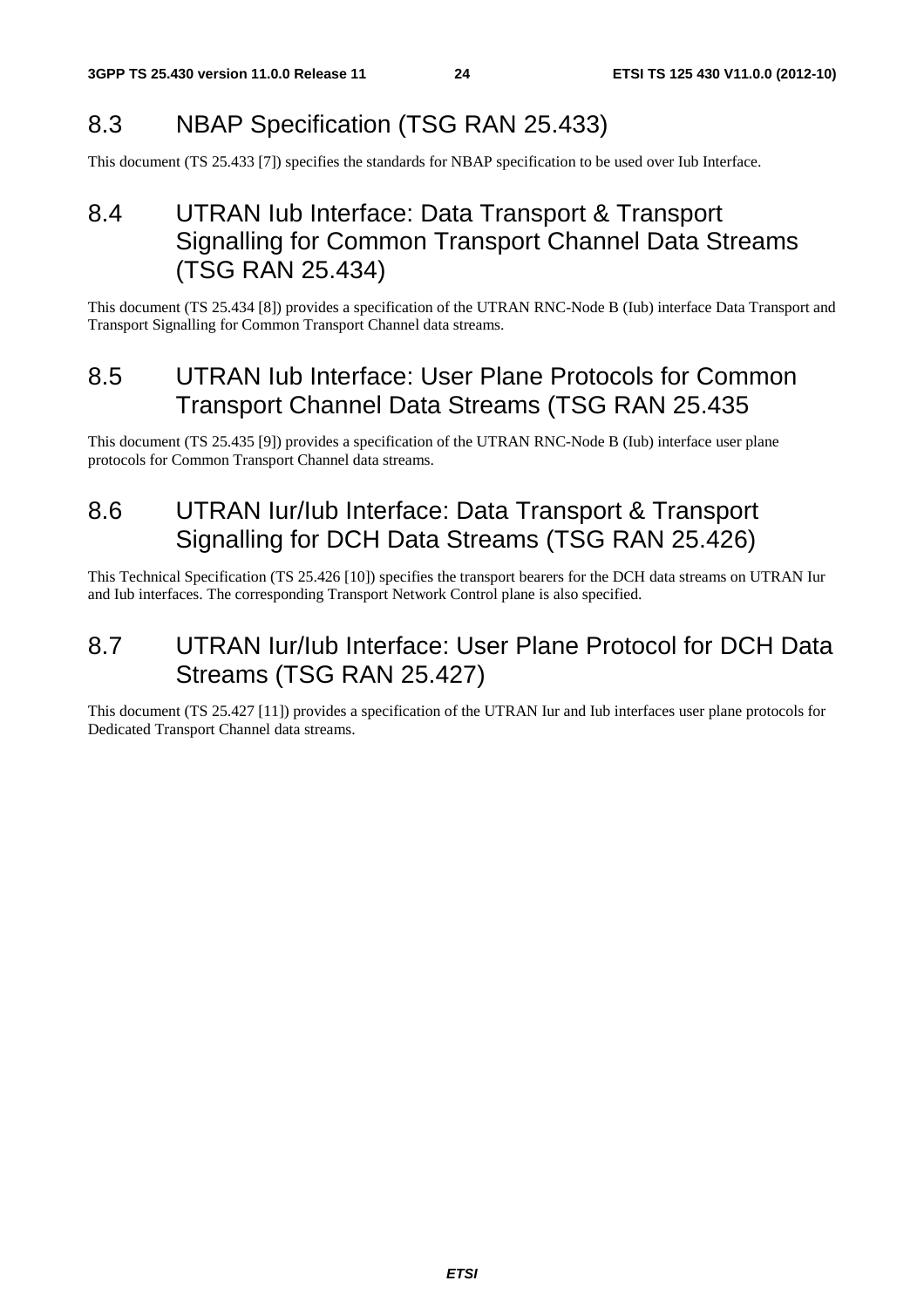# 8.8 Summary of UTRAN Iub Interface Technical Specifications

The relationship between the technical specifications that define the UTRAN Iub interface is shown in figure 8.



**Figure 8: Iub Interface Technical Specifications.**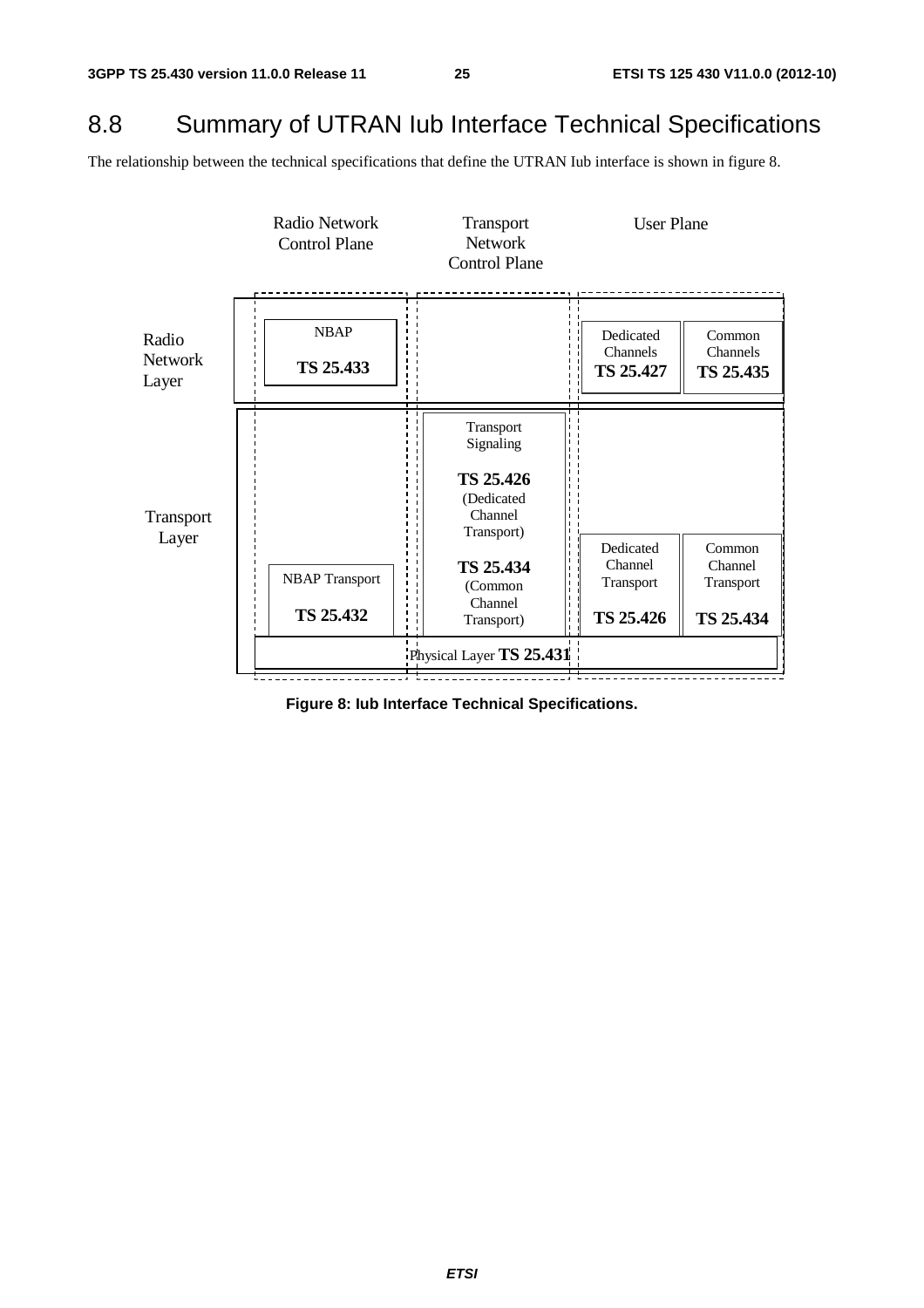# Annex A (informative): Change history

| Date /<br><b>TSG</b> | <b>TSG Doc.</b> | CR | <b>Rev Subject/Comment</b>                                 | <b>New</b> |
|----------------------|-----------------|----|------------------------------------------------------------|------------|
| 12/2008              |                 |    | Creation of Rel-8 version based on y7.5.0                  | 8.0.0      |
| 12/2009              |                 |    | Creation of Rel-9 version based on v8.0.0                  | 9.0.0      |
| $ SP-49 $            | SP-100629       |    | Clarification on the use of References (TS 21.801 CR#0030) | 9.0.1      |
| 03/2011              |                 |    | Creation of Rel-10 version based on v9.0.1                 | 10.0.0     |
| 52                   | RP-110685 0074  |    | Correction to the References                               | 10.1.0     |
| 09/2012              |                 |    | Update to Rel-11 version (MCC)                             | 11.0.0     |